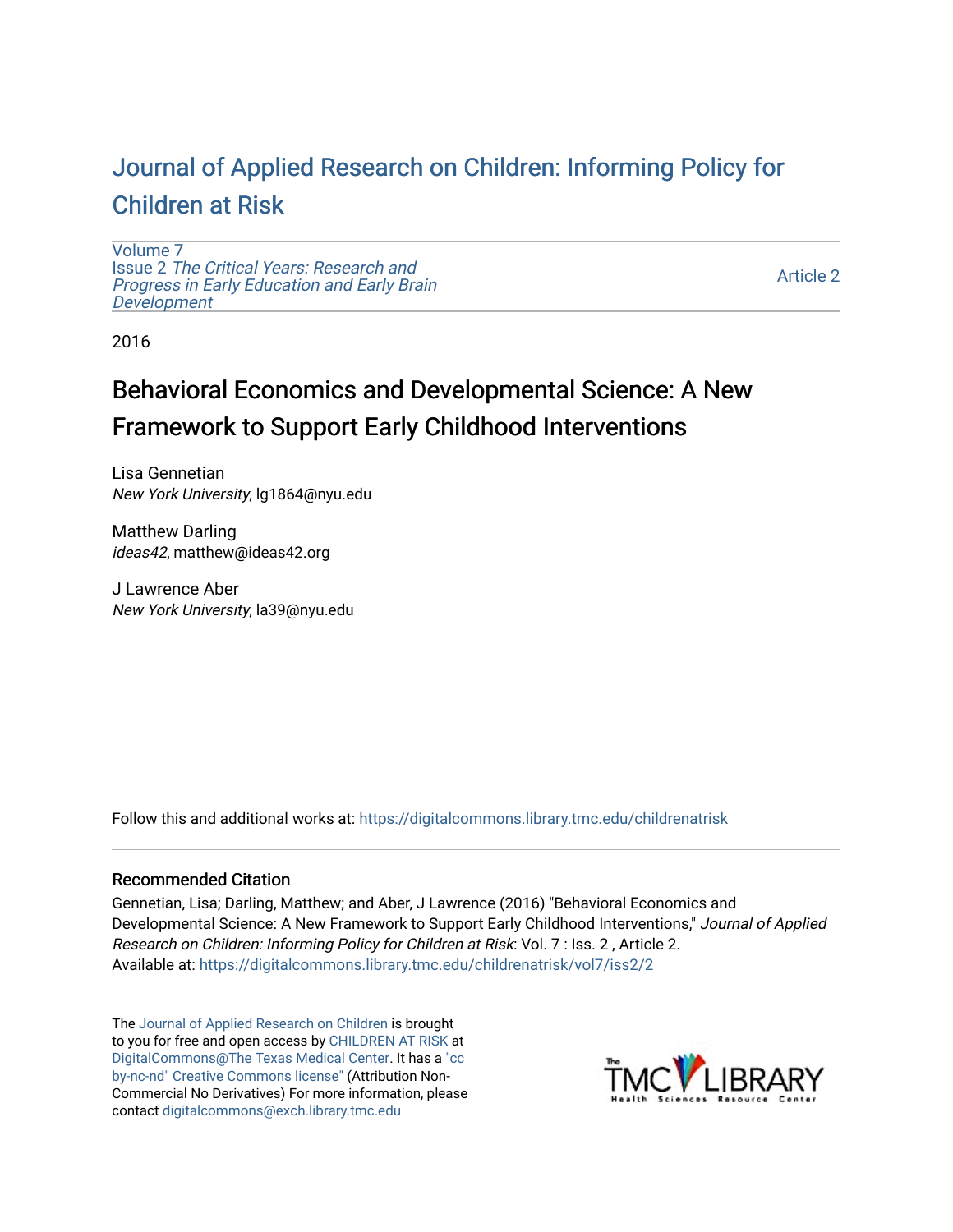#### **Introduction**

Public policies have actively responded to an emergent social and neuroscientific evidence base documenting the benefits of targeting services to children during the earliest period of development, particularly for those children from economically poor households.<sup>1-10</sup> Prominent examples include President Obama's "Preschool for All Initiative" to create a national universal preschool program at the federal level<sup>11</sup> as well as more local efforts such as those actively percolating in California and New York.12,13

Although many early childhood interventions, including large-scale initiatives like Early Head Start, show some impacts on early learning and development, population-level effect sizes are modest. 14,15 One clear reason for small effects is inconsistent quality of services.<sup>16</sup> Other probable reasons include problems of low utilization, inconsistent participation, and low retention that interfere with maximizing intended benefits to children and their parents. <sup>17</sup> With the goal of providing the best possible environment for young children's learning and development, many programs incorporate best practices and actively evolve to address barriers to full enrollment and participation. However, best practices are often determined based on children's needs and not on the behaviors of parents; indeed, programs are largely designed presuming certain behaviors by parents. Parents are assumed to be clearly evaluating whether a program is worth signing up for; understanding and acting on all of the steps to enroll; and having the attention and energy to listen and execute good parenting practices every day. Many of these assumptions implicitly or explicitly emerge from conventional models of decision making. Parents want to do what is best for their children. But these assumptions—and any one theory underlying those assumptions—do not allow for the inevitable ways that busy lives, distractions, and crises contribute to decisions that deviate from good intentions and may result in less than optimal effects of promising early childhood programs. Recently, insights and tools from behavioral economics have been used successfully to supplement program design to increase the likelihood of achieving program impacts on outcomes in areas such as finance, nutrition, and energy conservation.<sup>18,19</sup> The interdisciplinary framework of behavioral economics—combining the theories of conventional economics with social psychology and cognitive decision making—recognizes the ways in which context, and the cognitive processing related to attention, self-control, social norms, and identity, affect people's real-world, in-the-moment decision making. We describe these emerging insights and describe the application of this interdisciplinary theory to early childhood interventions as a potentially promising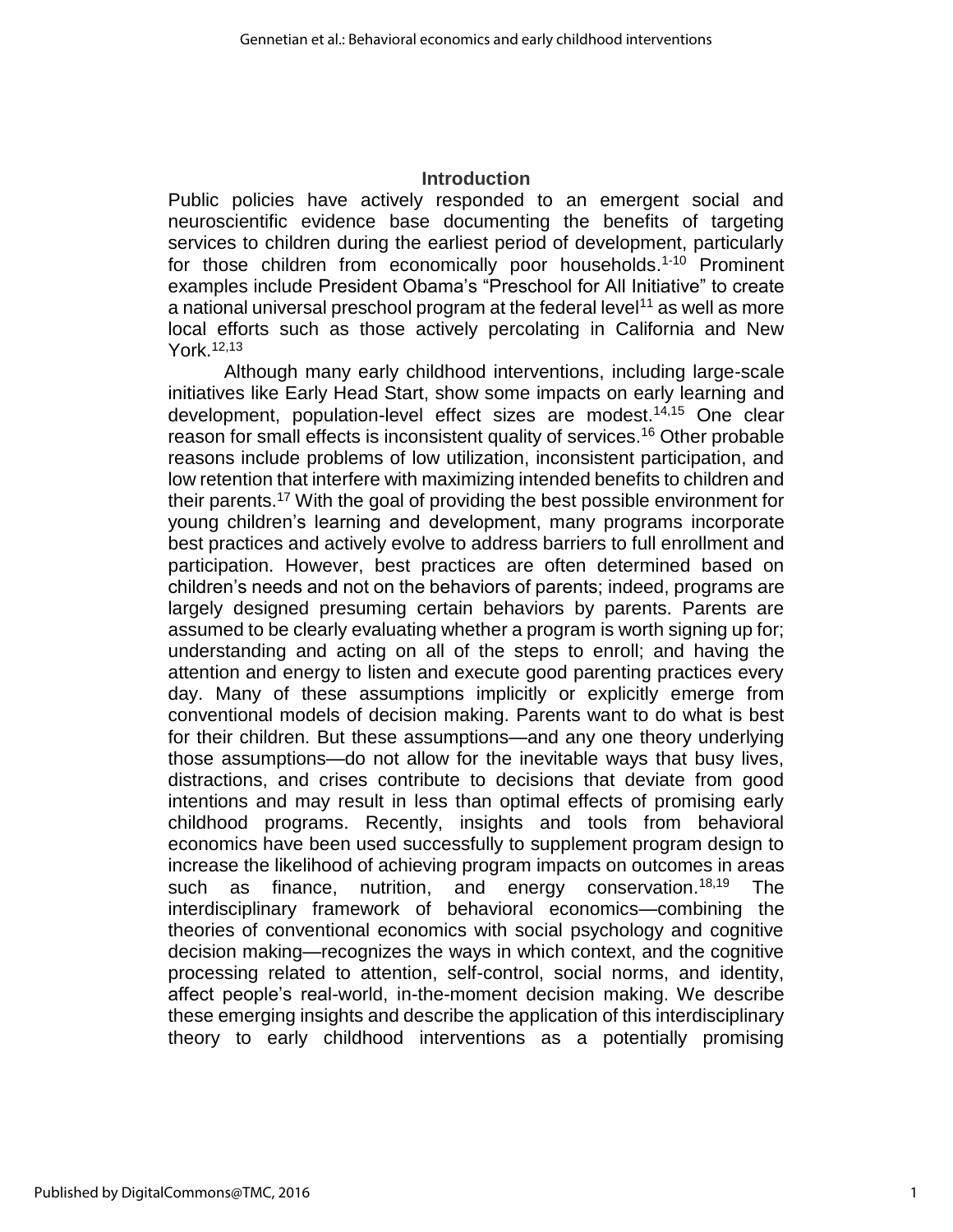framework. By doing so, we hope to uncover approaches that could enhance and support participation and engagement of parents of children who are eligible for early interventions.

Parents play an integral role as active agents on behalf of their children. Simplified, program participation and engagement are often assumed to be the result of an active evaluation by parents about costs versus benefits. This evaluation is also assumed to be largely contextagnostic and to reflect relatively stable preferences and full understanding of available information. However, recent developments from behavioral economics suggest otherwise.<sup>20-22</sup> Does the overwhelmed and confused parent—who in all observed ways is a target of early childhood intervention—walk away because certain steps are too complicated despite ample information? Does a busy parent miss opportunities to read words out loud to a child because there are too many other distractions and because the future rewards of doing so seem far-fetched and irrelevant compared to the struggles of today?

Parents' and their children's experiences with programs are profoundly intertwined with parents' decisions. Programs can be designed to alter one's decision-making environment<sup>23</sup> and, as such, could improve parent engagement across a range of promising interventions aimed at improving outcomes in early childhood. Successful examples shown in other domains include: (a) the use of text reminders to refocus attention reminders that have been shown to increase exercise and savings and reduce smoking<sup>24-27</sup>; (b) social norm messaging that makes explicit the behaviors of like-minded peers to reduce energy use<sup>28,29</sup>; and (c) the use of defaults like opting out of employee benefit plans to overcome procrastination, defaults which increased enrollment by 40 percentage points as compared to opting in.<sup>30</sup>

The behavioral economic perspective presents another, quite appealing feature by guiding us to questions that may uncover potentially overlooked sources of heterogeneity in early childhood program success or failure. It is well documented that a variety of socioeconomic or demographic characteristics, as well as variations in implementation, can influence interactions with the program, interventionists, and the families' subsequent flow through services.<sup>31,32</sup> However, little is understood about whether and how the context and circumstances in which individuals experience these interactions inform and fuel their choices and decisions to access, follow through, and stay engaged with services. By recognizing the constraints and opportunities of their current context, the behavioral economic perspective may uncover new design innovations and thereby facilitate access and engagement among individuals who might benefit the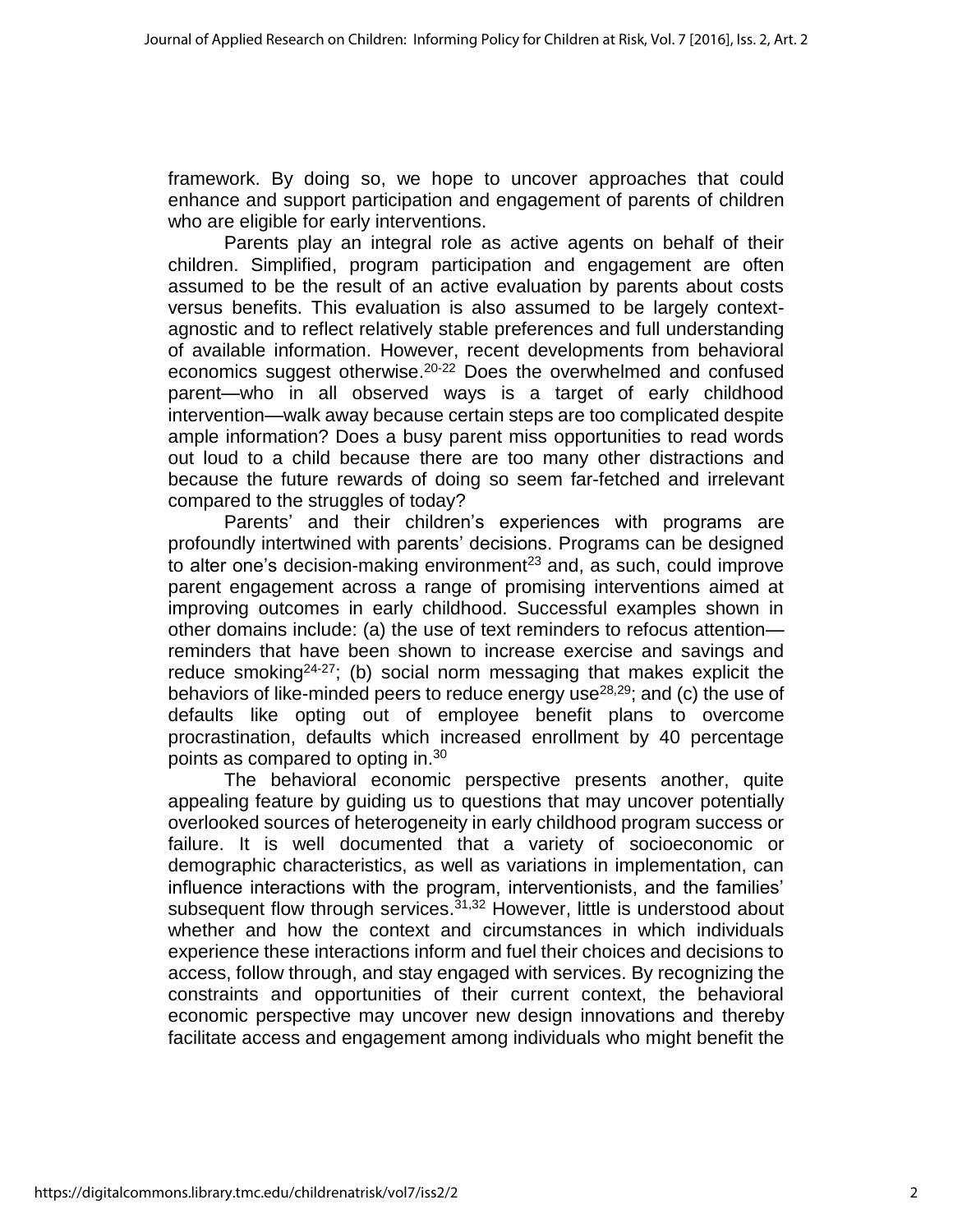most from programs yet do not engage because of small situational features.

This manuscript broadly describes the potential application of behavioral insights—particularly behavioral economics—to early childhood interventions (broadly construed as parent-targeted initiatives designed to support and improve early childhood learning and development). We start by giving an overview of the current work being done in early childhood interventions. This is followed by an overview of behavioral economics and the ways in which it sheds light on early human development, especially in the context of poverty, and the intersection of underlying conceptual constructs between behavioral economics and developmental theory. We then describe the application of behavioral economic insights to programs more generally and provide a few examples with illustrative parent coaching, early childhood literacy, and home visiting program models.

## **Early Childhood Programs and the Role of Parents**

Early and high-quality education and care is rapidly emerging as an approach to addressing poverty-related disparities in school readiness.<sup>33</sup> The potential rewards of intervening during early childhood is informed by theories from both child development and economics that posit hypotheses about how the nature and timing of investments in young children affect their future life trajectories<sup>34,35</sup> and by complementary theories of nonparental care decision making.<sup>36,37</sup> These theories are backed by an impressive evidence base. Results from lab-based measurement of brain activity conducted by neuroscientists find differences among low-income children compared with children reared in higher-income families in neural structure and brain regions that affect language, memory, and executive functioning.<sup>2,9</sup> Social science researchers document similar types of income disparities in more general measures of children's achievement, school performance, and learning-related behaviors such as attention and selfregulation.<sup>1,3,38,39</sup>

The recent neuroscience and social science research surge has caught the attention of policy makers and educators. The application of research to practice began with a focus on kindergarten (as an example of universal access) and has been extended to the earliest years of life. For 0 to 3-year-olds, the range of infant/toddler programmatic types initially grew from nonparental center- or small-group-based settings, as success in 3- to 4-year-old programmatic types pressed downstream earlier in the developmental stages of children. Home visiting, and related pre- and immediate post-natal services, complement these efforts by specifically targeting parenting practices or parent-child interactions. (For a review of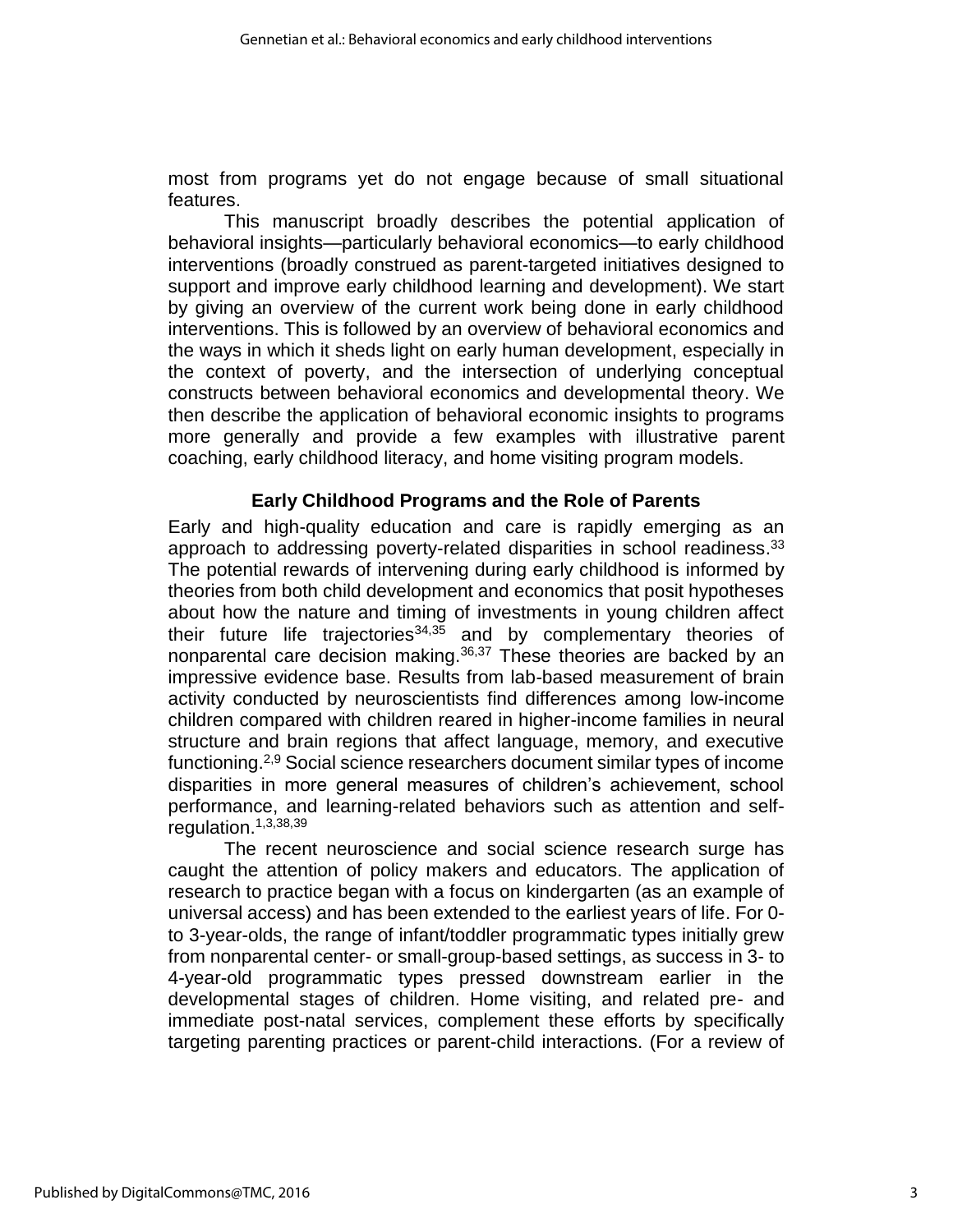models, see the US Department of Health and Human Services' Home Visiting Evidence of Effectiveness project. <sup>40</sup>) What nearly all of these early childhood models share is a common focus on two primary avenues of improving children's developmental trajectories: the quality of their early environments and the quality of parenting practices. Bronfenbrenner's bioecological model of human development has been a driving force guiding the development of programs to look beyond the child to factors that influence the child's environment. 41-43 This framework was particularly influential in the initial design of the Head Start program in 1965. 44

The broader environmental or family circumstances of income-poor children impose a variety of challenges that can interfere with their ability and capacity to take advantage of existing programs. Some of these observed challenges over the past several decades include maintenance of staff quality, staff workload, and turnover; cultural and linguistic sensitivity in delivery of services; and the presence of one or more psychological or physical individual barriers such as domestic violence, substance abuse and depression, and children with special physical or emotional needs. 45-47 The bioecological framework, along with selective theories brought to bear from other developmental theories and complementary social science disciplines, have sought to address many of these structural, contextual, and personal barriers that appear to be stumbling blocks to maximizing program efficacy and effectiveness. The more deliberate and systematic blending of social science theories with practitioner experience has further contributed to a new field called implementation science. 48,49 A number of creative solutions have resulted. These solutions include a range from facilitation of referral and access to comprehensive services to caseworker strategies to meet parents "where they are," targeting of program services to the time that the issue is salient (e.g., during pregnancy or at the moment a child behavior issue emerges or is developmentally expected to emerge), and active goal setting of parents as part of the planning process.

Indeed, over time, many of these promising program practices have become proactively integrated and implemented into program models rather than incorporated post-hoc as responsive program elements to address particular problems after observed patterns of reoccurrence. 47,50-55 Qualitative studies of some of these best practices have shown ways in which specific program alterations can prove particularly effective at increasing engagement.<sup>45</sup> For example, Nurse Home Visiting strategies have adapted their strategy to include visits to child care providers, as it was often difficult to arrange to meet parents at home due to erratic work hours.<sup>47</sup>

Even so, most of these well-intended initiatives presume that once structural or personal barriers have been addressed, eligible parents are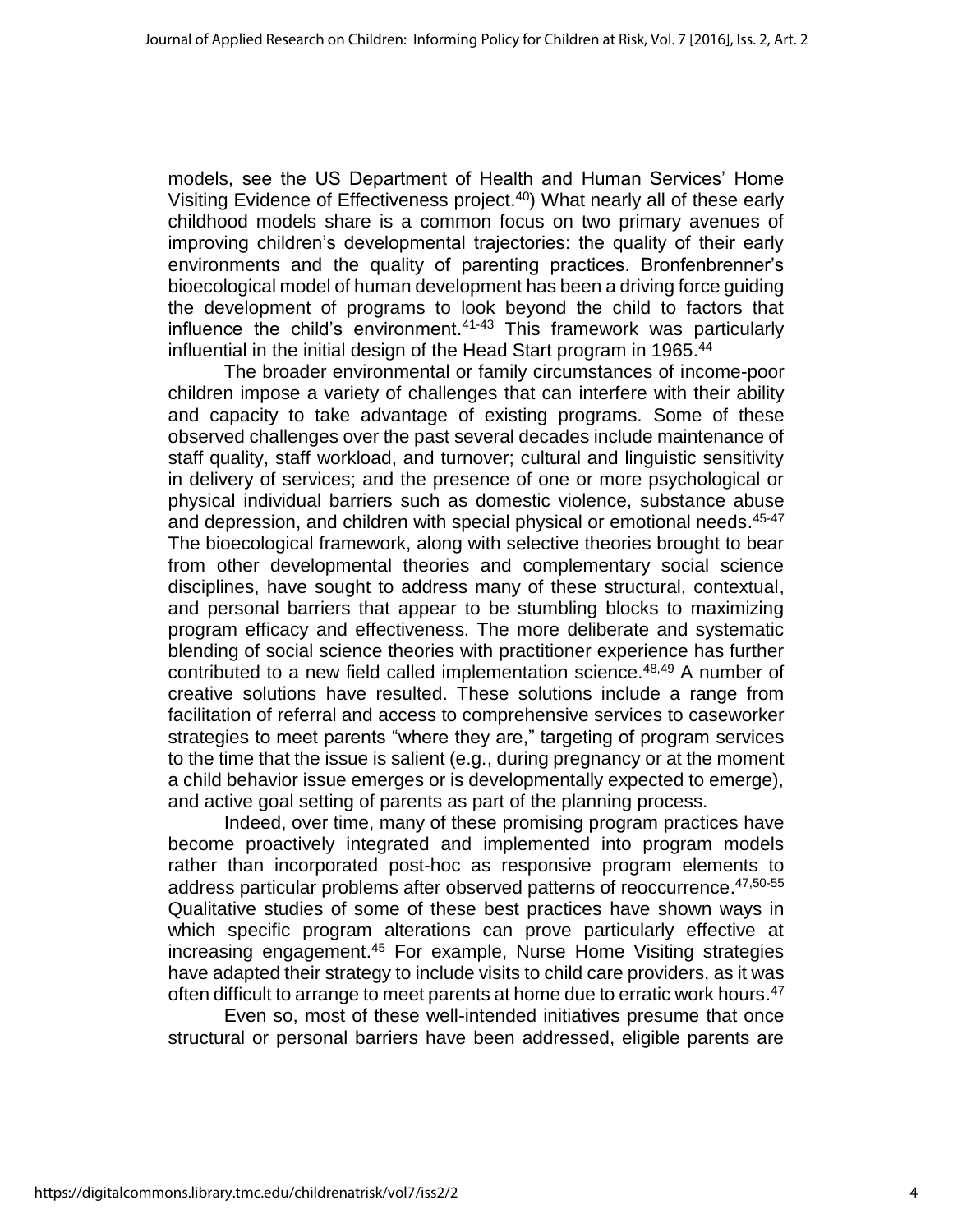able and willing to respond to the availability of programs and will do so as programs require and suggest. This assumption has not been borne out. In fact, nearly one-third of the enrollees in the Early Head Start program, which serves nearly 100,000 children aged 3 and younger, and their families do not complete the program because they either move away or drop out before their eligibility ends, with a sizable minority voluntarily leaving the program. 55,56 A similar disappointing pattern is observed when looking at the intensity of utilization: only about half of participating families receive services at prescribed intensity levels. A review of home visiting programs funded by the US Department of Health and Human Services Home Visiting Evidence of Effectiveness Project reports that in the 15 studies that reported the number of visits families actually received, most families received an average of 3 home visits per month (of the planned 4 visits per month).<sup>40</sup> According to 5 studies, visits normally lasted more than 1 hour but less than the recommended 90 minutes. And one study reported that, on average, families participated in the program for 21 months of the possible 36 months and that nearly half of the families participated for fewer than 24 months.<sup>57</sup> In 2011, the annual turnover rate for children and pregnant women who remain eligible to receive Head Start services was 12%. 58,59 These issues are not unique to early childhood interventions per se. Statistics on many economic-mobility-enhancing programs in the US show a persistent gap between the proportion of individuals who are eligible to receive the benefits or services of the program and the percentage who actually take up the program, a group that is not adequately explained by decisions among policy makers to strategically and proactively allocate scarce resources.<sup>60</sup> In the context of the developing world, questions about show-up rates permeate policy efforts to reduce child mortality, such that simply making it to one prenatal clinic to receive an immunization alone doubles the rate of child survival. 61

Like most social assistance and related programs, the success of these early childhood interventions hinges on the behavior of individuals parents, caseworkers, and program administrators. Enrolling requires the completion and submission of documentation and any related paperwork. Completing a program requires regular and timely participation. Providing effective case management depends on the ways parents and caseworkers interact. As such, parents are essential agents in the functioning and prospective success of early childhood interventions. A framework that sheds light on these important (though seemingly minor) aspects of decision making could help serve as a guide to maximizing the intended benefits of programs to children and their families. As an example of growing recognition of these and other types of challenges to engagement, we note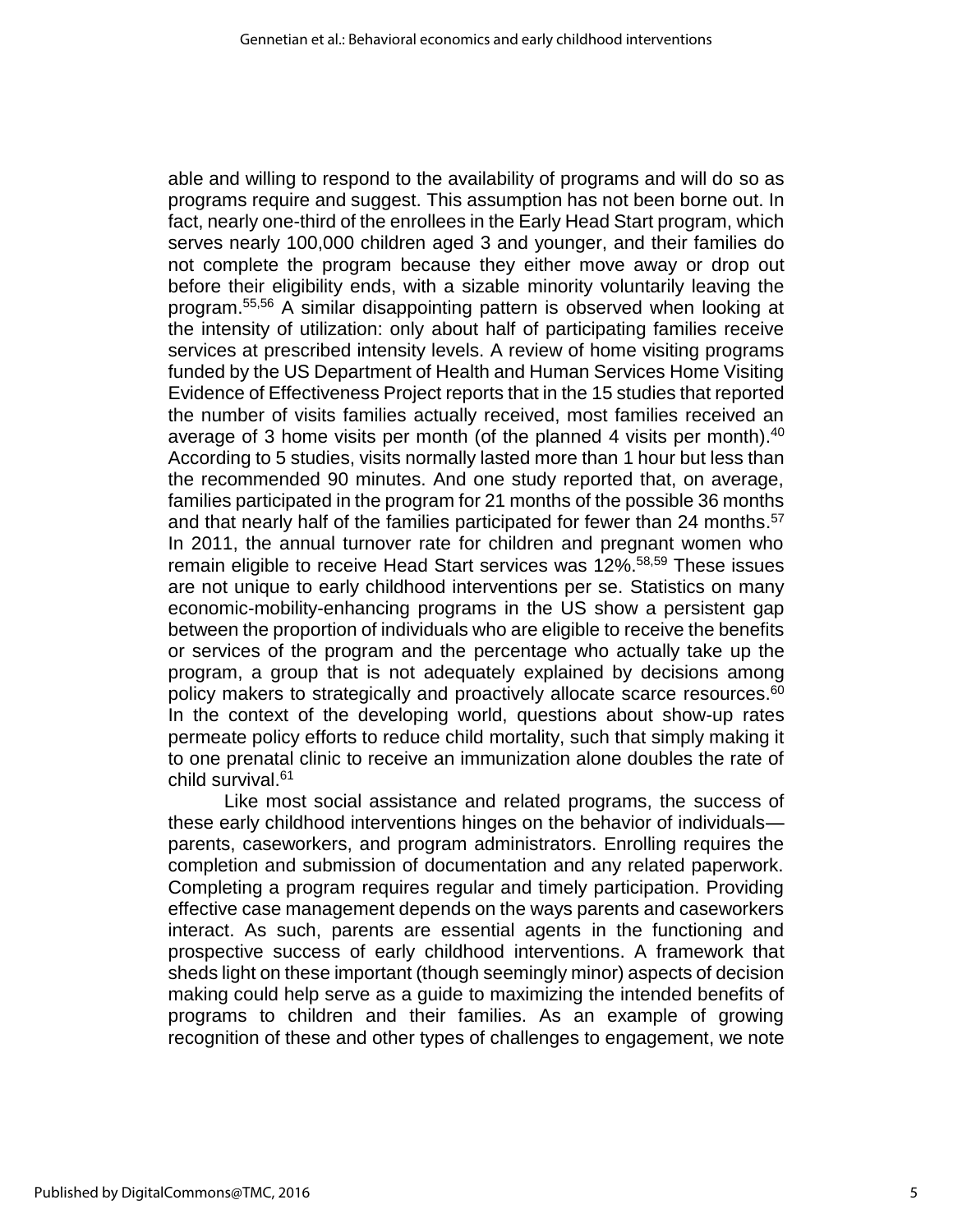the following observation made in a publication from the Early Head Start and Evaluation Consortium<sup>45</sup>:

An in-depth, qualitative study in two sites showed that parents were best able to engage in services when the program (1) clearly conveyed program purposes, (2) emphasized the child's needs, (3) followed through consistently, (4) helped parents relate to the program as well as to individual home visitors, and (5) developed systems for tracking families in spite of mobility. These factors were found to relate to engagement even in the face of high levels of parental demographic risk (e.g., teen parents, single parent, lack of education) and staff turnover.

Our proposition is that behavioral economics offers one promising guiding perspective and framework that can translate observations such as these into actionable steps to program design.

## **A Behavioral Economics Perspective**

To put behavioral economics in perspective, it is useful to begin with traditional economic models. These models are often built on the rationalactor theory and result in powerful hypotheses that have helped inform the design of a plethora of programs (e.g., by addressing the range of cost and price through financial subsidies) and related structural and possible informational impediments (e.g., housing, transportation, and information pamphlets). These same models have informed predictions of who will enroll, participate, and complete programs. Rational-actor models operate on the assumption that individuals respond to their environment in an optimal way. <sup>62</sup> In rational-actor models, people are assumed to affirmatively choose what they want and actively reject what they do not want. Further, individuals are believed to be able to objectively evaluate their options, largely independent from the context of that evaluation. Revealed preference theory further suggests that intentions can be inferred—nearly perfectly—by observing behavior. It is thought that if someone does not sign up for a program it is because he or she is not interested (or is not aware of it). To increase take-up, therefore, a policy maker might look to make the program more attractive or expand outreach and increase knowledge. In fact, according to the predominant traditional economic theories, such behavior is predicted to contribute to efficiency in delivering program services: the screening and sorting under existing hurdles will allow those who can perform these cost-benefit analyses to be served.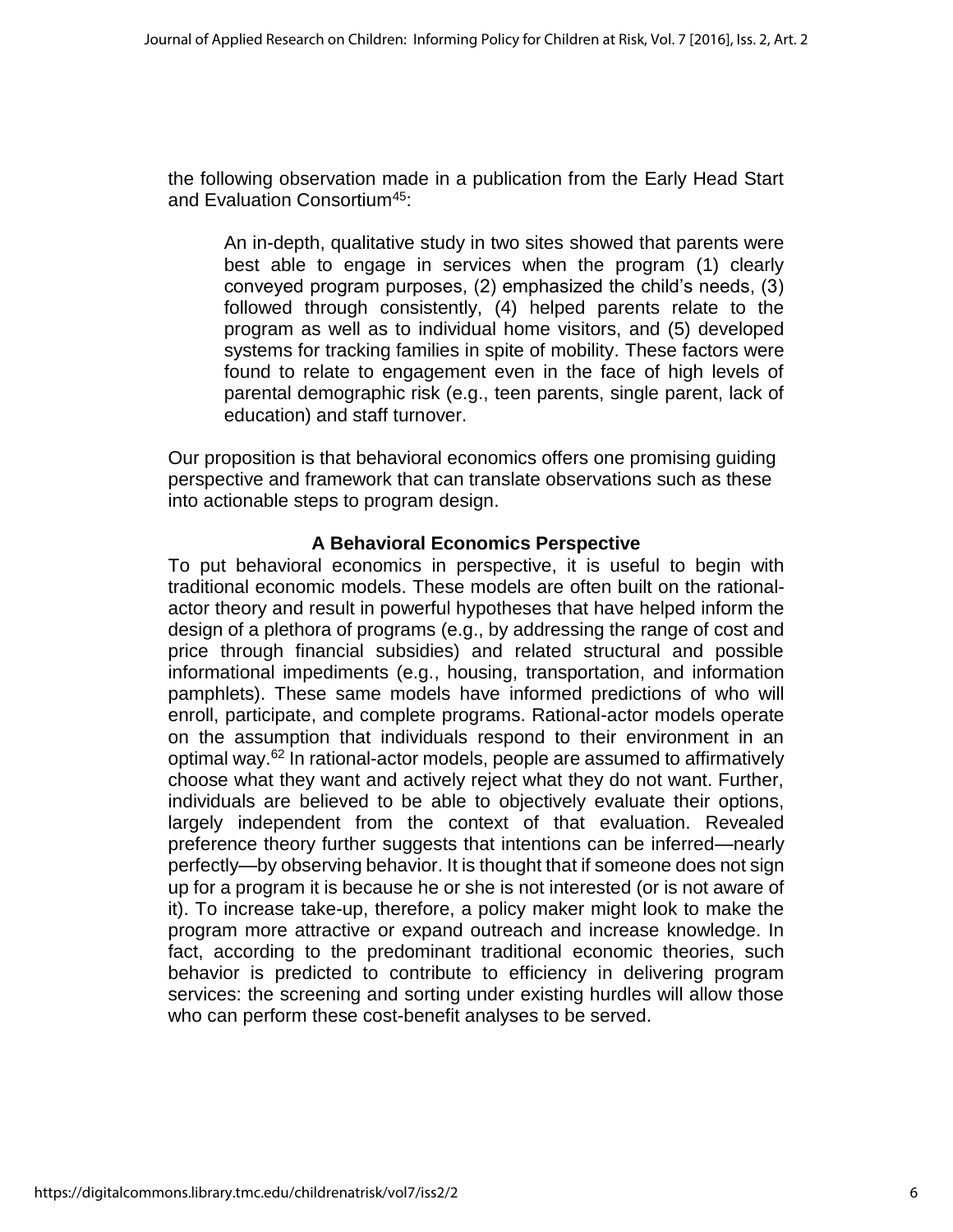In contrast to standard economics, behavioral economics operates on the principle that individuals are *boundedly* rational and do not perfectly respond to their environment. This view emerged out of a recognition that the human mind does not have limitless processing power and thus softens the assumptions underlying pure rationality.<sup>63</sup> The "behavioral" in "behavioral economics" also has a different meaning than the "behavioral" in "behavioral psychology." A behavioral psychologist (in contrast to a cognitive psychologist) primarily studies behavior, with limited consideration of mental processes. In this respect, a behavioral psychologist is most similar to a traditional (or neoclassical) economist, while a behavioral economist is most similar to a cognitive scientist. Several behavioral economists have reflected that the field was misnamed. <sup>64</sup> Much of behavioral economics has been about applying insights from psychology in the context of economic decision making.<sup>65</sup> It may appear that this knowledge transfer is one way and that psychologists have little to learn from behavioral economists. However, adding psychological insights to the economic framework can yield insights that are new to both fields.

By not addressing *how* and *why* people make decisions, economics has been able to specialize in describing the ways in which institutions (considered broadly to also encompass families or households) can affect the behavior of simple agents or individuals. For example, one branch of economics—game theory—describes how optimizing agents would make strategic decisions. Small changes in the structure of the game (such as which player moves first) can have large effects on the game outcomes.<sup>66</sup> Similarly, how businesses decide to set prices depends on the institutional structure of the market—a monopolist will set higher prices than a business in a perfectly competitive environment. <sup>67</sup> In these scenarios, the decisions people make are altered by the context in which they are made. Historically, economists typically have made little attempt to represent internal states or to deal with variation in individuals. Psychology, on the other hand, has generated a rich set of findings about what motivates individual behavior but has spent relatively less effort systematically examining the institutional contexts in which decisions are made. Several complementary social sciences present a spectrum of blended and related lenses for analysis (e.g., sociology particularly focuses on social norms and behaviors that are embedded in a social context whereas anthropology focuses on the diversity, internal logic, and variance of cultures).

Behavioral economics integrates the economic and psychological frameworks, incorporating concepts about individual decision making behavior from psychology, while maintaining a focus on context and institutions. It presents an effective approach to thinking about how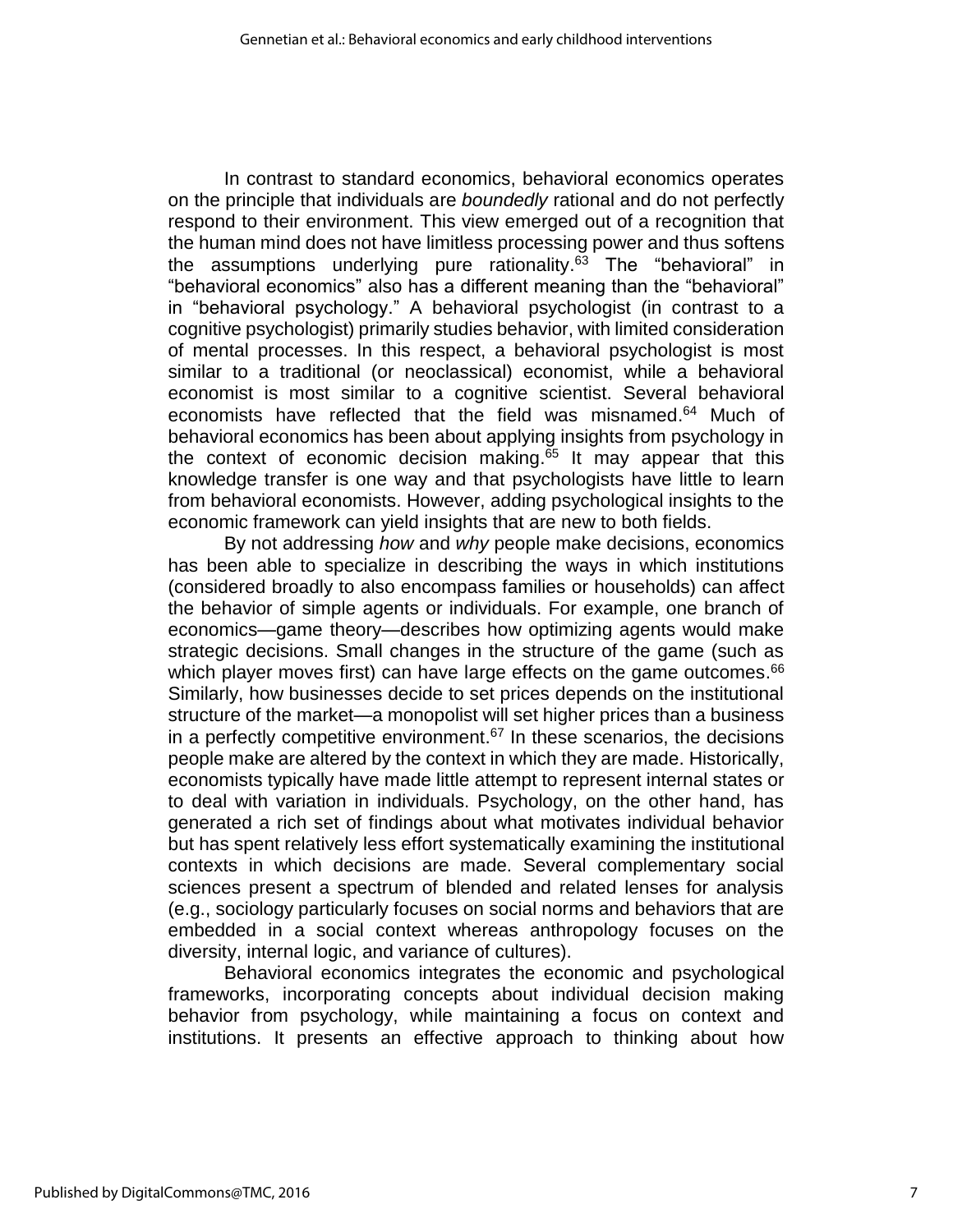institutions and small institutional changes can affect the behavior of psychologically complex agents. 68

Consequently, in our view, behavioral economics offers a new framework for approaching program design, the space in which actors or individuals and agents interact with institutions. Small, contextual changes in the design of a program—often termed "nudges"<sup>69</sup>—can facilitate or frustrate aspirational behaviors. By examining with a new lens the broader contexts and specific situations that parents face when making choices choices as seemingly minor as reading to their child every day—behavioral economists can generate new ideas about how to redesign programs such that parents will be more likely to make a desired choice or action, without constraining their ability to choose.<sup>69-71</sup> This framework implies that constraints on our attention, self-control, how we see ourselves in certain situations, and elements of our social environment (what our peers do) interfere with reasonable evaluation of cost-benefit trade-offs even in the presence of full information and that these constraints sway many individuals from participating when they might in fact benefit the most.

From existing research and our broad-based knowledge of parents' typical behaviors in the context of early childhood interventions, we can make educated guesses about the important concepts from psychology and cognitive decision making likely to be relevant in this context. Two concepts, limited attention and limited self-control, have been broadly applied across many fields and are likely to apply to early childhood intervention. A third concept, the context of scarcity, shows how these limitations can be exacerbated in the presence of resource scarcity faced by low-income families, who are often the target of early childhood interventions.

#### **Limited Attention**

Like money and time, humans only have a limited amount of attention.<sup>72</sup> The limits of our capacity to attend manifest themselves when our minds have too much to do. To stay on track, we need to impose attentional control, both to disengage our attention from current distractions and to redirect our attention to what matters most. <sup>73</sup> But paradoxically, that gets increasingly more difficult to do as our mind finds itself processing additional information, when it experiences what psychologists call cognitive load. Cognitive load refers to short-term stresses on executive control and working memory.<sup>74</sup> It is difficult to focus attention, particularly under high cognitive load. Cognitive load is distinct from cognitive demand, the latter of which has been long incorporated into program development. Cognitive demand generally refers to the interaction between task difficulty relative to one's cognitive ability and the ensuing difficulty associated with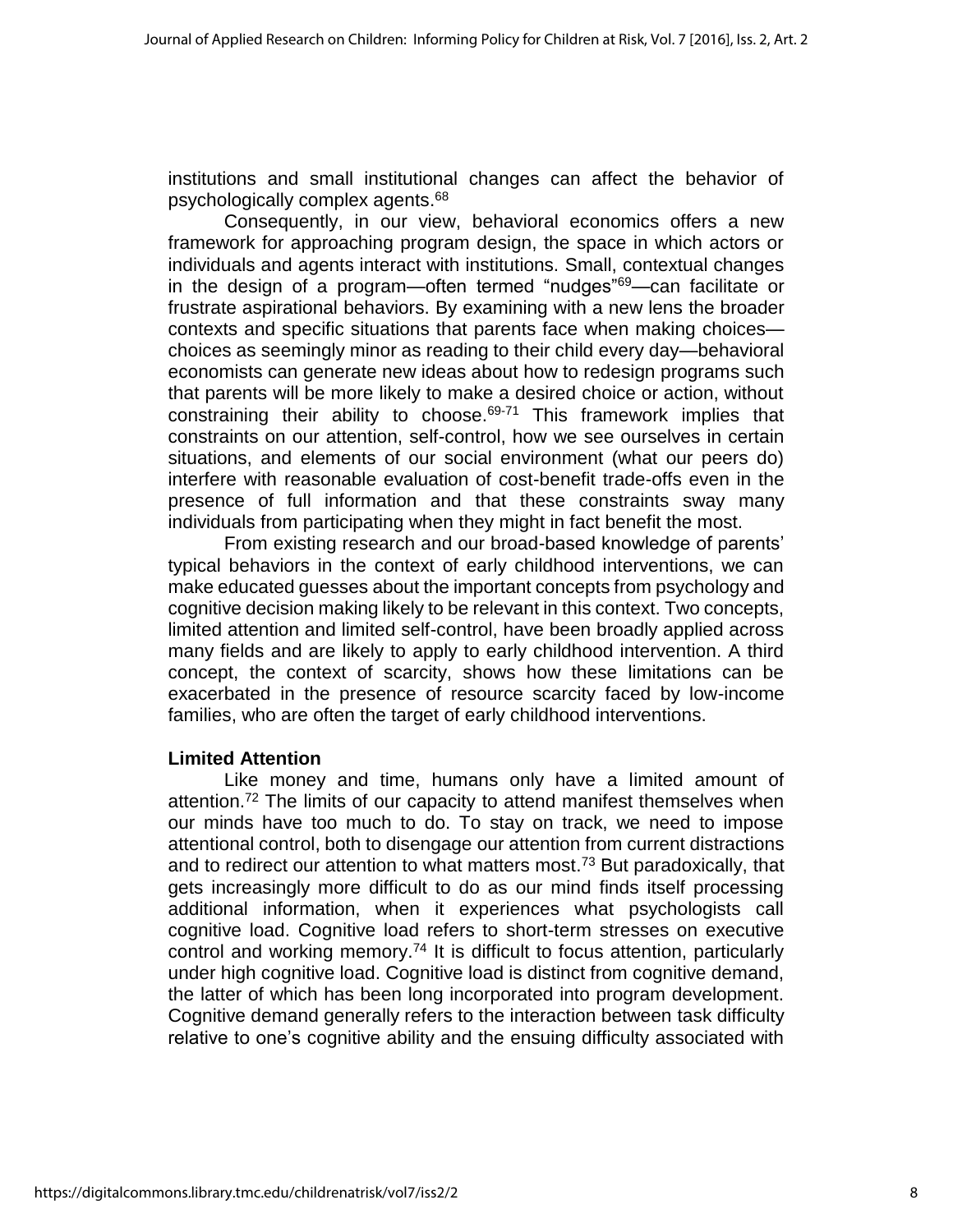understanding or digesting information. Cognitive load refers to one's current capacity to focus on and digest information. An important resulting distinguishing feature of cognitive load is that it is a short-term phenomenon that presents itself irrespective of overall cognitive capacities. Aspects of our environment can easily distract us. As one relevant example, children in New York City classrooms that were located near subway tracks were found to perform substantially less well on an achievement test as compared with children located in classrooms away from the tracks, a situation that appeared to resolve itself with the installation of noise-proof insulation. <sup>75</sup> Other times, distractions have been found to happen without individuals realizing it as the human mind naturally wanders. Students' minds were shown to veer from the task of reading a difficult book over 30% of the time.<sup>76</sup> The wandering and distracted mind can exact greater costs than missing a passage in a book. Highly skilled pilots have been found to focus so much of their mental resources on one problem that they sometimes fail to consider other seemingly obvious factors, such as switching on a light. Over 30% of military crashes appear to be due to failure to notice an "obvious" fact.<sup>77</sup> Similarly, most people are familiar with the phenomenon of focusing our attention on urgent tasks, while neglecting tasks that are important but not time-sensitive.

This limited attention can have far-reaching implications. Because we can only attend to certain phenomena at any given point in time, interventions that temporarily manipulate the salience of different cues can have large effects on decision making. For example, there is a large literature on how identity affects decision.<sup>78</sup> But individuals often hold multiple, sometimes conflicting, identities. Drawing attention to cues that increase the salience of a given identity can change how individuals evaluate options.<sup>79</sup> This can affect not only decisions but also performance. When the race of Asian women is made salient (invoking stereotypes of strong math skills), they perform better on a tough mathematics exam than when their gender is made apparent (invoking stereotypes of weak math skills).<sup>80</sup> Similarly, we often make our decisions with reference to our beliefs about the prevalent social norms. <sup>81</sup> Feedback and information about social norms can change the saliency of the norm at the point of decision making and consequently alter choices.<sup>29</sup>

#### **Limited Self Control**

Second, self-control often impedes our ability to translate intentions into actions. Self-control is entailed in managing the tension between longterm goals and short-term visceral impulses. Decisions that require selfcontrol are influenced by two competing forces: present-focused drives that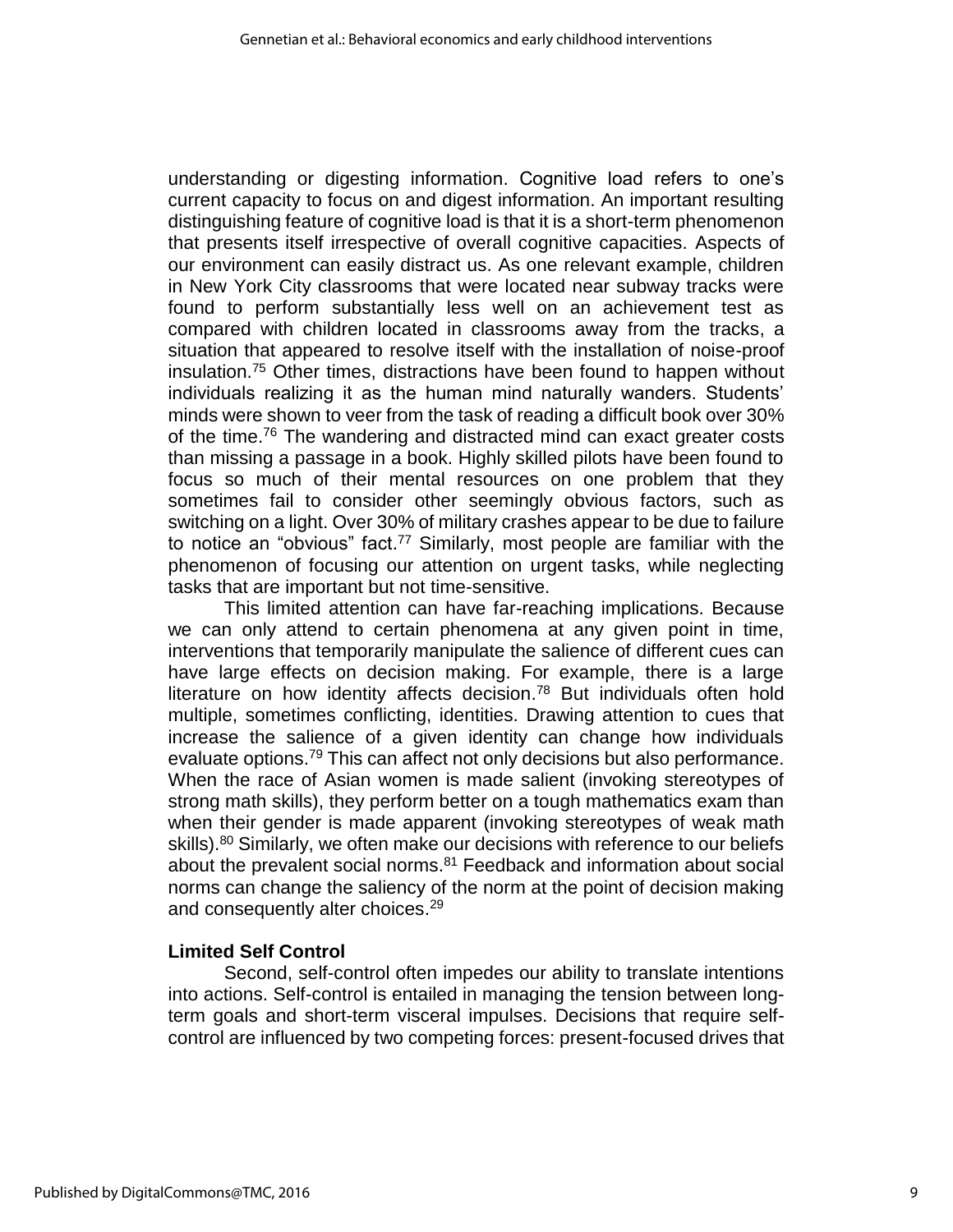push people in the direction of succumbing to temptation, counteracted by long-term goals that require more resource-intensive cognitions that help resist that temptation.<sup>82-84</sup> Self-control problems pervade most social programs, including early childhood programs. We often want to change our behavior but are frustrated in our attempts: as one of many striking examples in the health domain, only 3% to 5% of smokers are actually able to quit smoking unaided.<sup>85</sup> A variety of physiological and biological factors of course may confound any well-intended attempt to quit smoking, but a variety of simpler temptations also point to our limits of self-control. Perhaps the most well-known psychological test of self-control is one conducted by Walter Mischel showing the time-limited nature of children's (and adults') ability to resist eating marshmallows.<sup>73</sup>

Behavioral economists typically model limited self-control using a model of "quasi-hyperbolic" discounting in discrete time. Individuals are seen as being extremely impatient in the short term while being patient over long time periods. Returning to the Mischel marshmallow experiments, the economic concept of "hyperbolic discounting" can explain the inconsistency in decision making. <sup>86</sup> An individual given the choice between one marshmallow now or two marshmallows tomorrow will be tempted to eat the currently available marshmallow. However, the same individual would be less likely to prefer a marshmallow in 365 days to 2 marshmallows in 366 patience is easy in the long run.

# **The Context of Poverty**

In addition to providing a new framework for considering parental decision-making behavior, behavioral economics—and the concepts of limited attention and self-control—also presents an alternative framework for understanding the context of poverty. It suggests that poverty is not simply a matter of scarce financial resources but that the context of poverty can drain and strain cognitive resources.<sup>87-89</sup> Adhering to a budget is one example. Difficult choices must be made when financial resources are tight. The process of decision making, i.e., making choices, can increase cognitive load and exhaust self-control, and this has potential spiraling implications for budgeting with the future in mind. Slack in one's budget is less taxing both on cognitive load and self-control, making the evaluation and follow-through of choices less difficult.<sup>90</sup>

While previous studies have shown a correlation between behavioral biases and resource scarcity,<sup>91</sup> recent studies have been able to induce conditions of scarcity in laboratory conditions. For example, while playing a simple guessing game (similar to the TV show *Family Feud*), some subjects were given a large time-budget in order to make decisions, while others had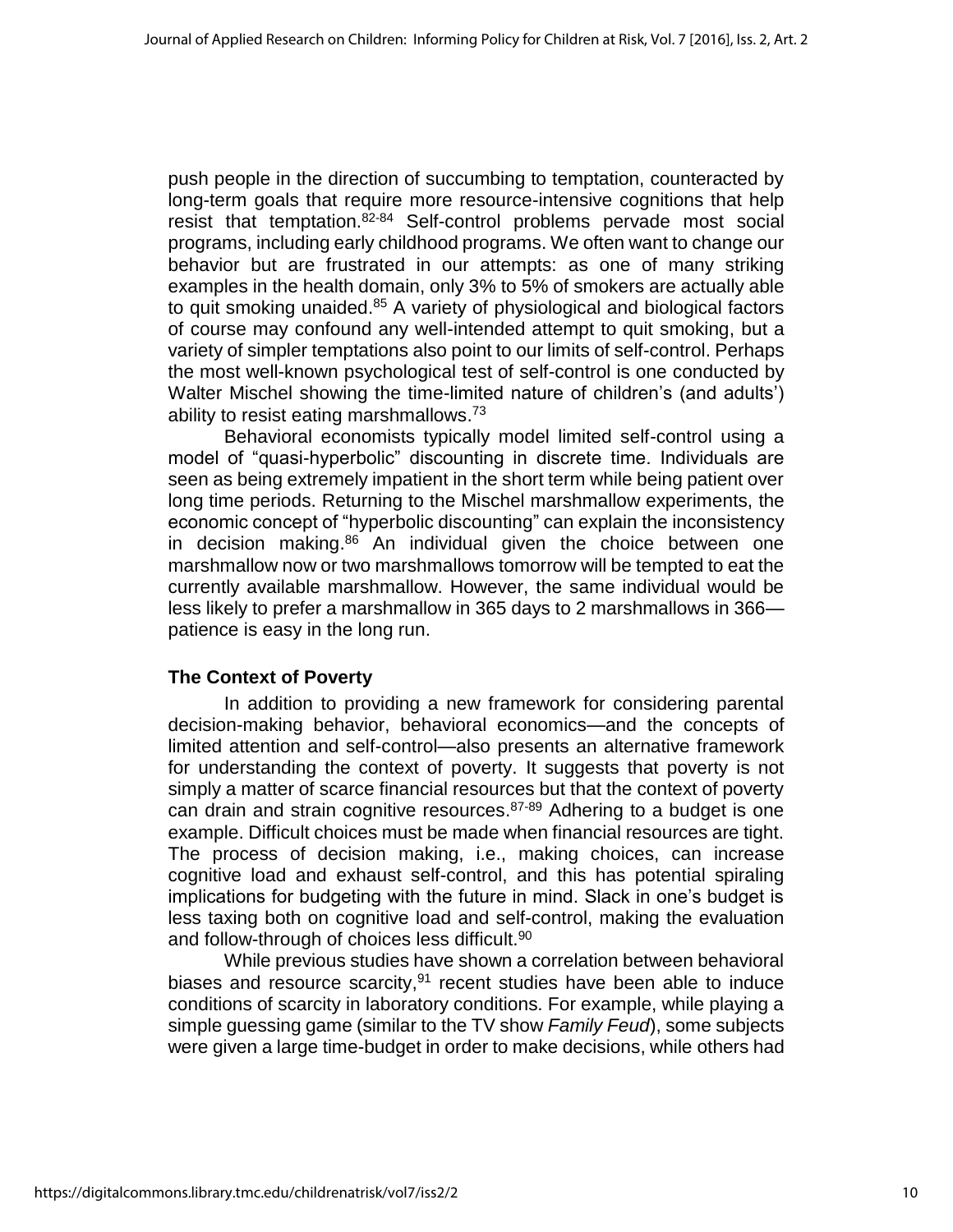a shorter time-budget and had to make guesses quickly. In the time-scarce condition, participants were more willing to borrow time (at a high betweenround interest rate). Similar to payday loans, the ability to borrow time actually led to poorer performance across all rounds in condition of time scarcity, while those who had a larger time budget were able to use this ability in a more strategic and productive manner.<sup>89</sup>

These artefactual lab findings have been extended to the field. A study in New Jersey malls found that financial "primes" (defined as presenting illustrations of financial scenarios related to repairs needed to fix a car of varying monetary values) reduced accuracy on Raven's matrices and other cognitive control tasks in the poor but not the rich.<sup>92</sup> More directly, a natural experiment with sugar cane farmers found that variations in resource scarcity affect cognitive capacities. Farmers experience resource scarcity before the harvest, but after the harvest they are in a condition of plenty. Sugar cane, which is not seasonal and can be harvested at any point during the year, presents an opportunity for a natural experiment. Measuring farmers' cognitive resources before and after the harvest period shows a dramatic increase in scores on a variety of cognitive tests.<sup>92</sup> These effects can be generalized across a variety of contexts.<sup>92,93</sup>

**Bridging Behavioral Economic Insights and Developmental Theory** When applying behavioral economic principles and insights to the challenges of understanding and improving early childhood interventions, it is valuable to first build a theoretical bridge between the two perspectives. From the point of view of developmental theory, Bronfenbrenner's concept of "proximal processes" is one such bridge. Bronfenbrenner conceptualized proximal processes as the driving force, the primary mechanism, for child development. In his bioecological theory of human development, Bronfenbrenner formulated two central propositions regarding the role of proximal processes in development. The first proposition is as follows:

**Proposition 1:** [H]uman development takes place through processes of progressively more complex reciprocal interaction between an active, evolving biopsychological human organism and the persons, objects, and symbols in its immediate external environment. To be effective, the interaction must occur on a fairly regular basis over extended periods of time. Such enduring forms of interaction in the immediate environment are referred to as proximal processes. 94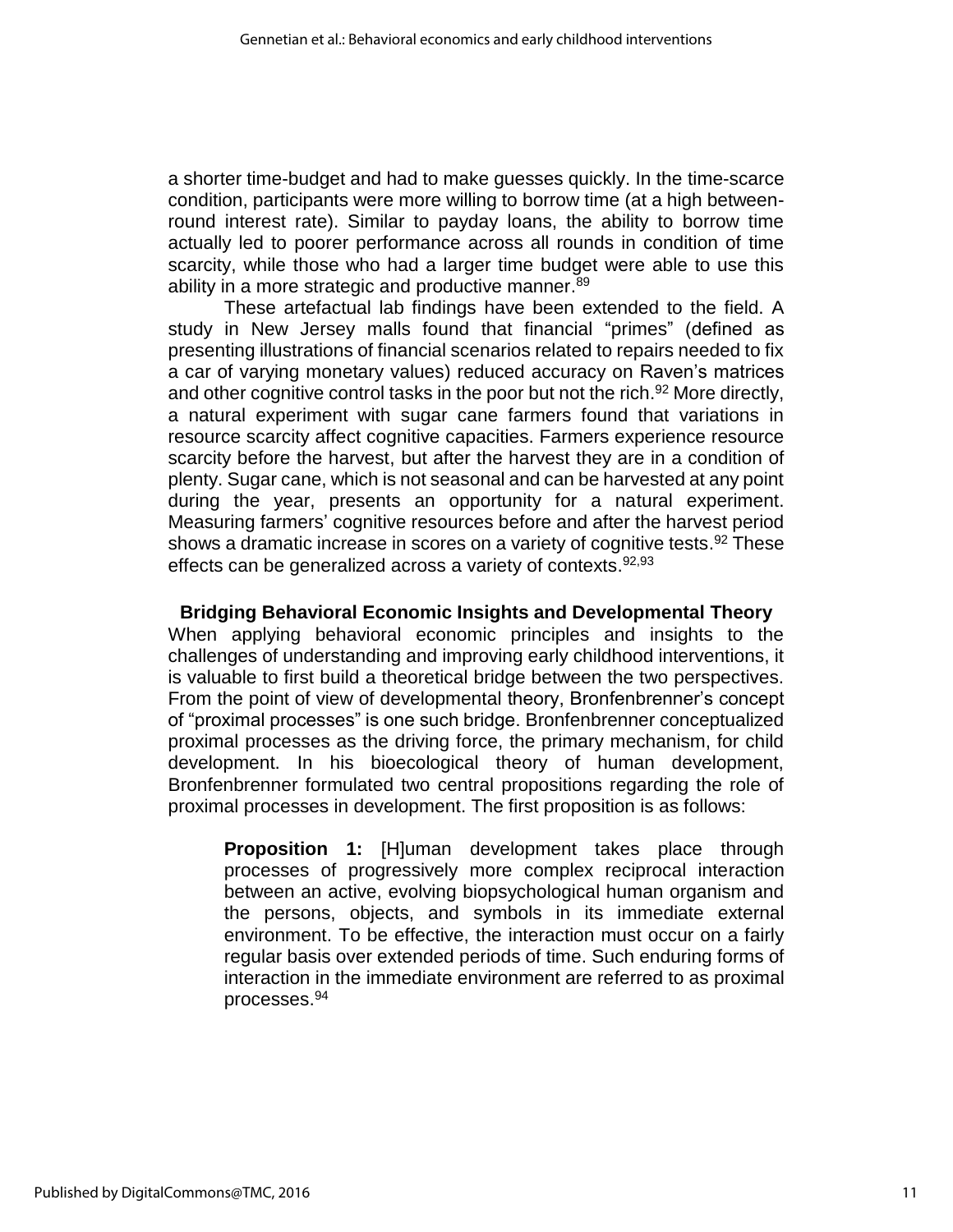Thus, proximal processes are the unfolding of interactions over time between developing persons (in our case, the young child) and features of their environments (in our case, parents and non-parental caregivers). Bronfenbrenner identifies such activities as playing with others or reading as paradigmatic examples of such processes. The exact nature of how such processes function depends on the characteristics of the person (e.g., their cognitive abilities or their genetically based dispositions) and the context (e.g., the nature and quality of parenting). Hence, Bronfenbrenner's second key proposition:

**Proposition 2:** The form, power, content, and direction of the proximal processes affecting development vary systematically as a joint function of the characteristics of the developing person; of the environment—both immediate and more remote—in which the processes are taking place; the nature of the developmental outcomes under consideration; and the social continuities and changes occurring over time through the life course and the historical period during which the person has lived. 94

Over the last several decades, developmental scientists have identified and closely examined a number of features of parent/child relationships over the first 3 years of life (infancy and toddlerhood) that meet Bronfenbrenner's criteria for proximal processes. Two such features—joint parent/child attention and parent contingent responsiveness to child cues help us link central insights from behavioral economics to the emerging science of early childhood development.

#### **Joint Parent/Child Attention**

For nearly 40 years, developmental scientists have been investigating the important role of joint (parent/child) attention in early language development.<sup>95-100</sup> In this line of work, joint attention is conceptualized as the ability of an infant or toddler to coordinate his or her attention with a parent or caregiver in focusing upon an event or object. Joint attention is hypothesized to promote early language development because these types of "proximal processes" help infants and toddlers understand "the intended referent of parents' language" and thus facilitate word-object mappings and early vocabulary development.<sup>97,101,102</sup> Empirical research testing the hypothesis that individual differences in the capacity to engage in joint attention are associated with early language development has largely supported this hypothesis.<sup>103,104</sup>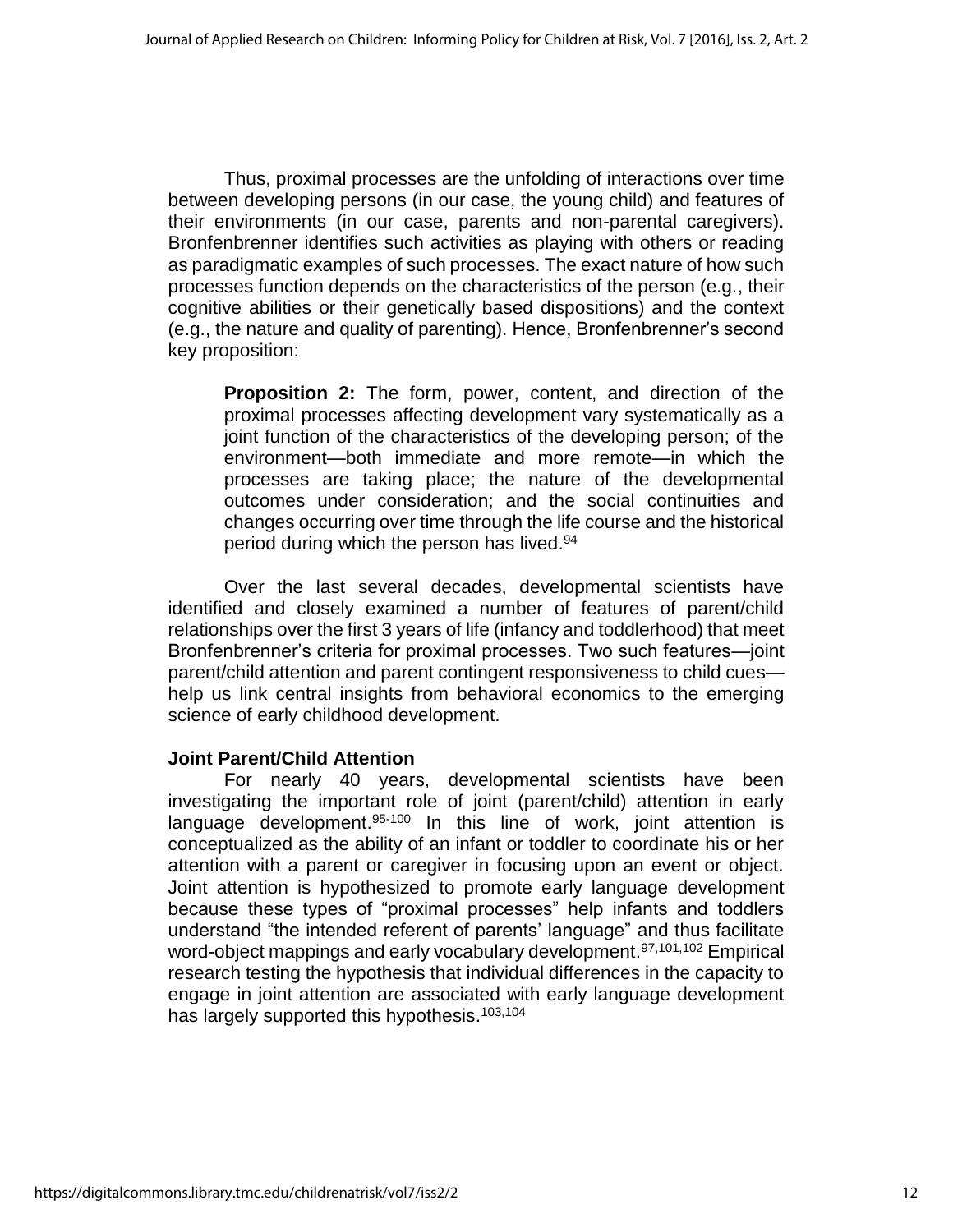Finally, it is thought that individual differences in the capacity for joint attention are affected by environmental and other interactional processes. <sup>105</sup> As described above, poverty can create short-term stressors on parents' attentional control and working memory (referred to as "high cognitive load"). The resulting difficulty in paying attention is a major challenge to achieving the joint parent/child attention that has been found to promote early language development. As depicted in Figure 1, then, behavioral economic interventions can directly improve parent attentional capacity and indirectly improve joint attention and language development. It may also be possible to develop behavioral economic interventions to directly impact joint attention.



**Figure 1.** Behavioral Economic Interventions, Parental Attentional Capacity, and Child Cognitive Development.

This figures depicts the relation between behavioral economic interventions and poverty with parental attentional capacity, joint parent/child attention, and child cognitive development.

# **Parental Sensitivity to Child Cues**

Another proximal process thought to drive child development in the early years is parent sensitivity to child cues. This concept overlaps conceptually and operationally with related concepts such as "responsive parenting" and "parent contingent responsiveness" and has roots in attachment theory,<sup>106</sup> socialization theories,<sup>107</sup> and transactional theories<sup>108</sup> of early childhood development. Parent/caregiver behaviors are considered to be sensitive or responsive to child cues if they are prompt (within a few seconds of child cue), emotionally supportive (meet child's emotional needs), contingent (dependent on the child's signal), and developmentally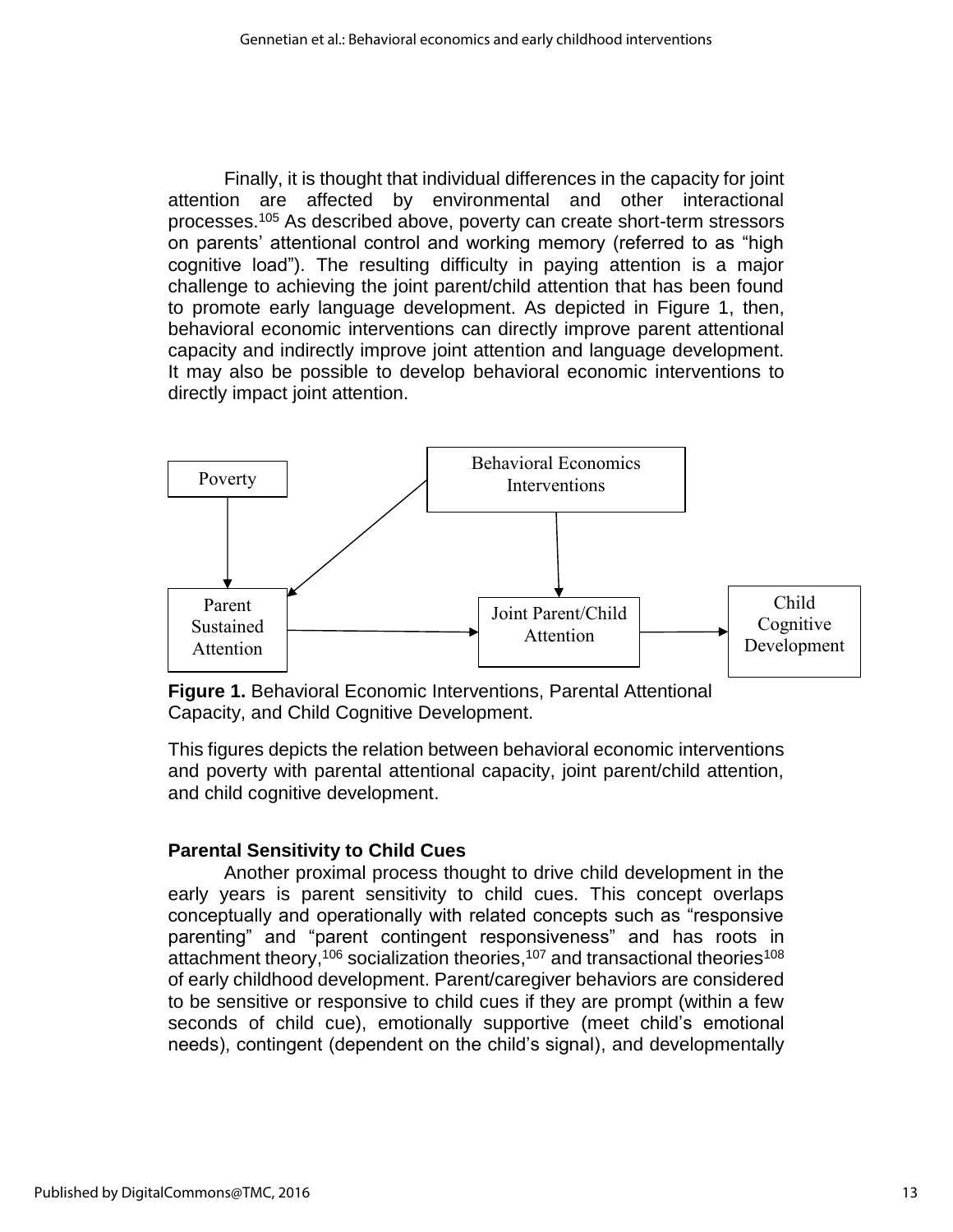appropriate (not intrusive/controlling or unresponsive/disengaged).<sup>109,110</sup> The process has been described as a "three-term chain of events": the child performs an action/sends a cue; the parent responds to that action/cue promptly, contingently, and appropriately; and the child experiences the consequences positively.<sup>111</sup>

Parent sensitivity/responsiveness is limited by ecological factors like the stress associated with poverty and by parent characteristics like depression. <sup>112</sup> In turn, parental sensitivity/responsiveness to infant/toddler cues has been shown to predict young children's language and play, 113,114 children's security of attachment, 50,115 and their acquisition of social skills and competence.<sup>116</sup>

Just as parents' sustained attention is necessary to attain joint parent/child attention, parental self-control is necessary to attain parent sensitivity/responsiveness to child cues. Thus, we conceive the proximal process of parent sensitivity/responsiveness as a bridge between the behavioral economic research on how poverty affects parental self-control and how parental self-control influences early childhood language and social-emotional development. And as depicted in Figure 2, behavioral economic interventions that are designed to enhance parent self-control can directly and indirectly promote parent sensitivity/responsiveness and in turn early childhood development.



**Figure 2.** Behavioral Economic Interventions, Parental Self-control, and Child Socio-emotional Development

This figures depicts the relation between behavioral economic interventions and poverty with parental self-control, parent responsiveness to child cues, and children's socio-emotional development.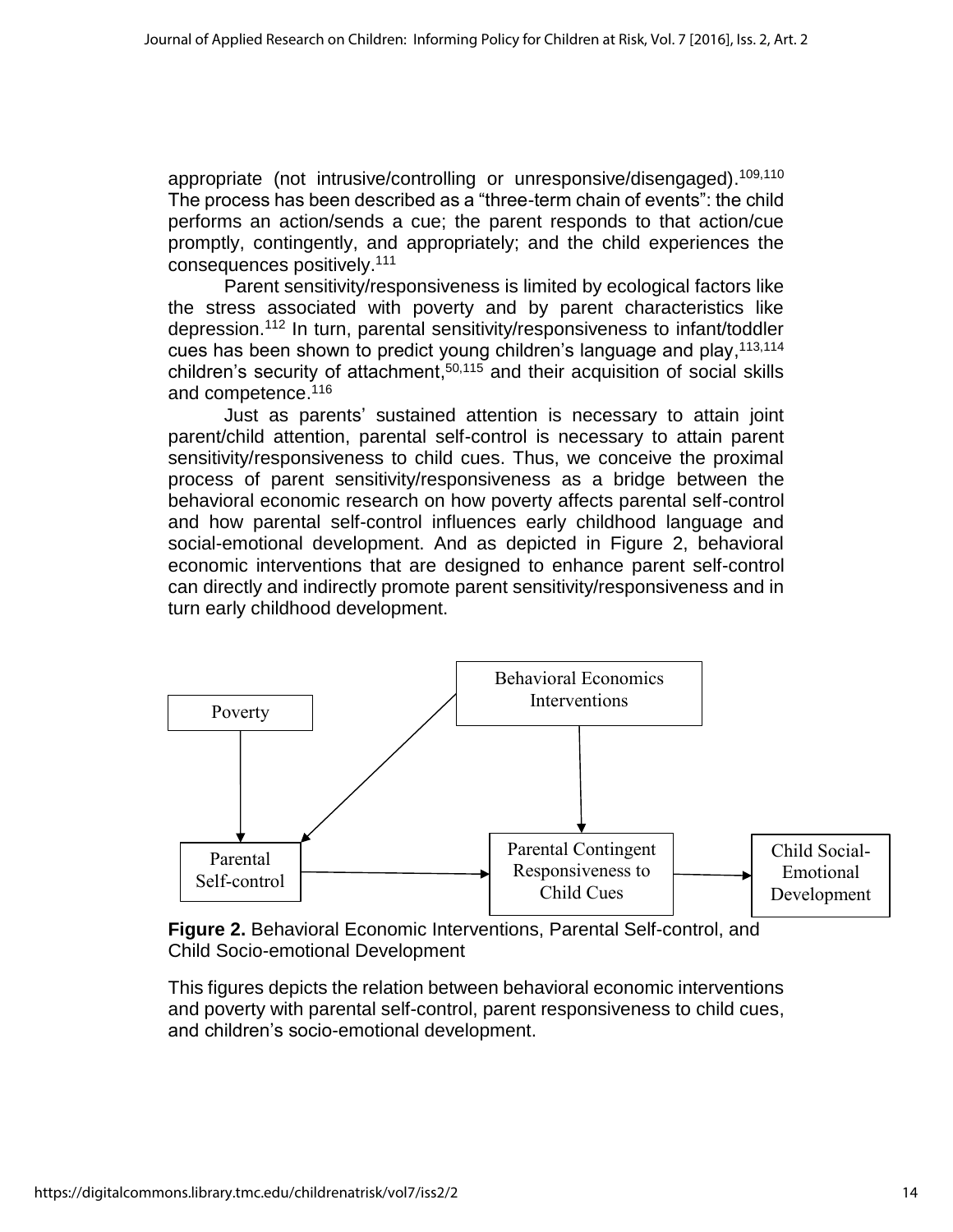#### **The Role of Surrounding Circumstances**

The bridging of the developmental and behavioral economic theories also jointly points to the influence of surrounding circumstances (whether in the home or micro-, meso-, macro-, or exosystem in the language of Bronfenbrenner's theory) on parent decision-making behaviors. The consequences for the poor can be particularly high—not only in potentially making unstable situations worse but in missing opportunities to make things better. Consequences are even higher for very young children in poverty, as developmental milestones and behaviors that signal need may be missed in the context of juggling day-to-day responsibilities that strain cognitive capacity.<sup>87</sup> The behavioral framework suggests that the context of poverty can deplete cognitive resources, and thus lack of subsequent parent engagement may not be a result of clear cost-benefit trade-off thinking. By this reasoning, the discrepancies between what is expected by way of parent engagement and what is actualized also cannot be fully explained by strategic rationing (as predicted by the traditional economic model) or necessarily by streamlining flow of services (as would be designed by implementation science).<sup>a</sup> A behavioral economics lens not only questions assumptions of well-calibrated planning but also does not assume context-free decision making.

That surrounding circumstances have influence on parents' decisions (and on parenting) implies that certain features of programs can be designed or redesigned to foster certain behaviors. Often described as "choice architecture," such conditions surrounding a decision can change the processes used to evaluate outcomes and take actions.<sup>117</sup> Thus, a developmentally infused behavioral economics framework also provides a theoretical foundation that can directly inform certain types of small-cost design changes, or augmentations, to existing programs that are hypothesized to facilitate and maximize the types of behaviors and outcomes that programs were originally designed to improve. Framing messages can facilitate the likelihood of observing certain types of parenting behaviors and outcomes. Changes in environment can affect how

<sup>&</sup>lt;sup>a</sup> Conventional economic theory also differs from what might be implied by implementation science because, under assumptions of full information, lower than maximum enrollment and participation is seen as an efficient outcome that sorts between those who really need the program from those who need it less. Under this scenario, hurdles (e.g., required documentation, long waits, or complicated eligibility rules) act as a selection mechanism for those whose cost-benefit analyses dictate the greatest need to be served. Drawing out these examples, an economist might ask "what are individuals optimizing, and how can cost, prices, or information induce that behavior?" An implementation scientist might instead ask "how can the intended flow of services be designed with minimal obstruction?" This leads to an alternative direction of design solutions.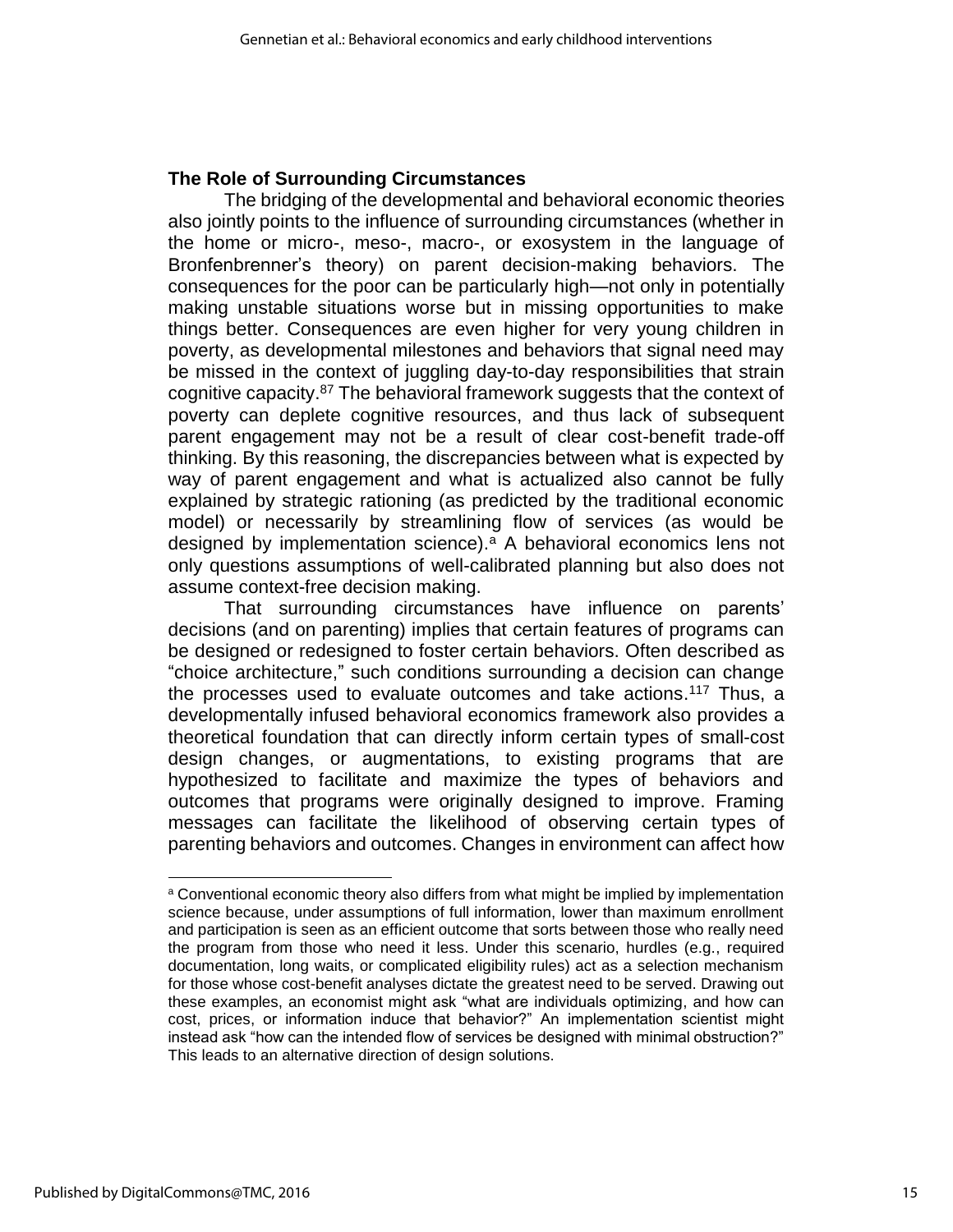parents see themselves and might influence their subsequent interactions with their children. Examples of the types of low-cost design features that emerge out of this framework are provided in an appendix along with evidence garnered about their effectiveness in contexts other than early childhood interventions.

#### **Applying Behavioral Economic Insights in Practice**

How does one apply insights from behavioral economics to uncover amenable solutions to challenges that early childhood interventions face? The exercise begins by identifying key points of behavior, and contingent behavior, that underlie an intervention's broader logic model. This includes, for example, attendance (on time, prepared), application of recommendations during visits, and application of program recommendations in the home. Figure 3 presents an illustrative series of generic parent-driven steps that are presumed to occur for nearly any early intervention programs to prove effective. Figure 3 also offers a rough prototype of the ways in which micro-intermediary processes—that affect show-up and dose of interventions—are identified. For example, the first listed cognitive process is that parents may miscalculate the expected future benefits of participation in an early childhood intervention program. This parallels an observation that has been made in developing countries: parents often underestimate the returns to education<sup>118</sup> and allow (or encourage) their children to drop out to work or contribute to household labor that is necessary for their current needs. A potential intervention to navigate around this process would be to incorporate small financial incentives that tie a concrete financial reward in the present (via participation in the program) to the more abstract rewards of the future. Such small, salient incentives have been shown to triple immunization rates in the developing world from 6% to 18%.<sup>119</sup> We believe that such small incentives could, if designed properly, have big effects in the US as well.

The second column of Figure 3 lists mismatched identity as a potential barrier to a parent's receptiveness to listening and digesting the recommendations of the intervention as they occur in real time during an office or home visit. A sense of learned helplessness<sup>120,121</sup> can easily filter into a parent's identity when meeting with a caseworker or interventionist. Certain contexts that low-income parents face (such as violence or extreme stress) prime identities (e.g., "I'm tough and impervious to harm") that are inconsistent with the identities needed to be responsive both to program influences and infant/toddler needs (e.g., "I'm sensitive and responsive to the needs of others"). Maximizing potential receptiveness through some type of positive affirmation for the parent, perhaps priming parents to identify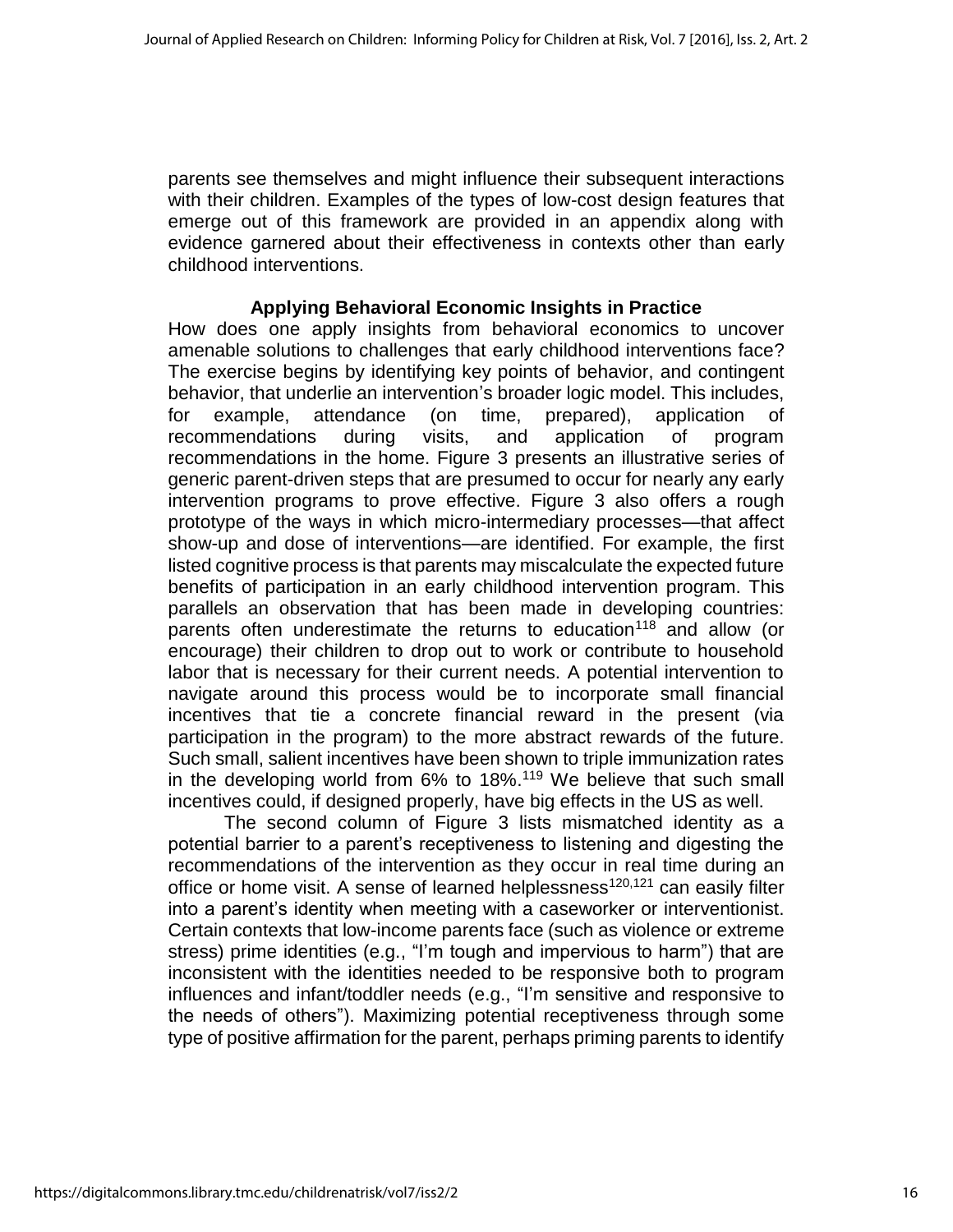as empowered nurturing mothers,<sup>b</sup> might be particularly helpful in the context of anxiety or concerns that might be raised over the course of a visit.



## **Figure 3.** Hypothetical Processes Informing Behavioral Economic **Interventions**

This figure provides examples of the types of behavioral economic enhancements that might be implemented and tested in early childhood programs addressing what might be considered typical psychologies that could interfere with parent engagement.

The last column provides yet another example of what might occur at home or outside of the immediate context of the program's delivery of services that could interfere with applying and practicing recommendations on a frequent or daily basis. Attention could easily be distracted or recommendations easily forgotten in the context of juggling a busy home life, especially in the context of poverty and economic instability as

 $\overline{b}$  A poignant, and somewhat costly, example of the power of such positive affirmation has been incorporated into the Vroom initiative, funded by The Bezos Foundation. In the initiative's efforts to encourage early literacy and self-regulation and to empower parents, parents receive a small box mailed to their home. The opened box has nothing inside except for a mirror lying flat on the bottom (thus, one sees an immediate reflection of oneself) and a message on top "You already have what it takes." [http://www.joinvroom.org/sites/default/files/VroomBox-LongForm-](http://www.joinvroom.org/sites/default/files/VroomBox-LongForm-English_960x540_768_96.mp4)[English\\_960x540\\_768\\_96.mp4](http://www.joinvroom.org/sites/default/files/VroomBox-LongForm-English_960x540_768_96.mp4)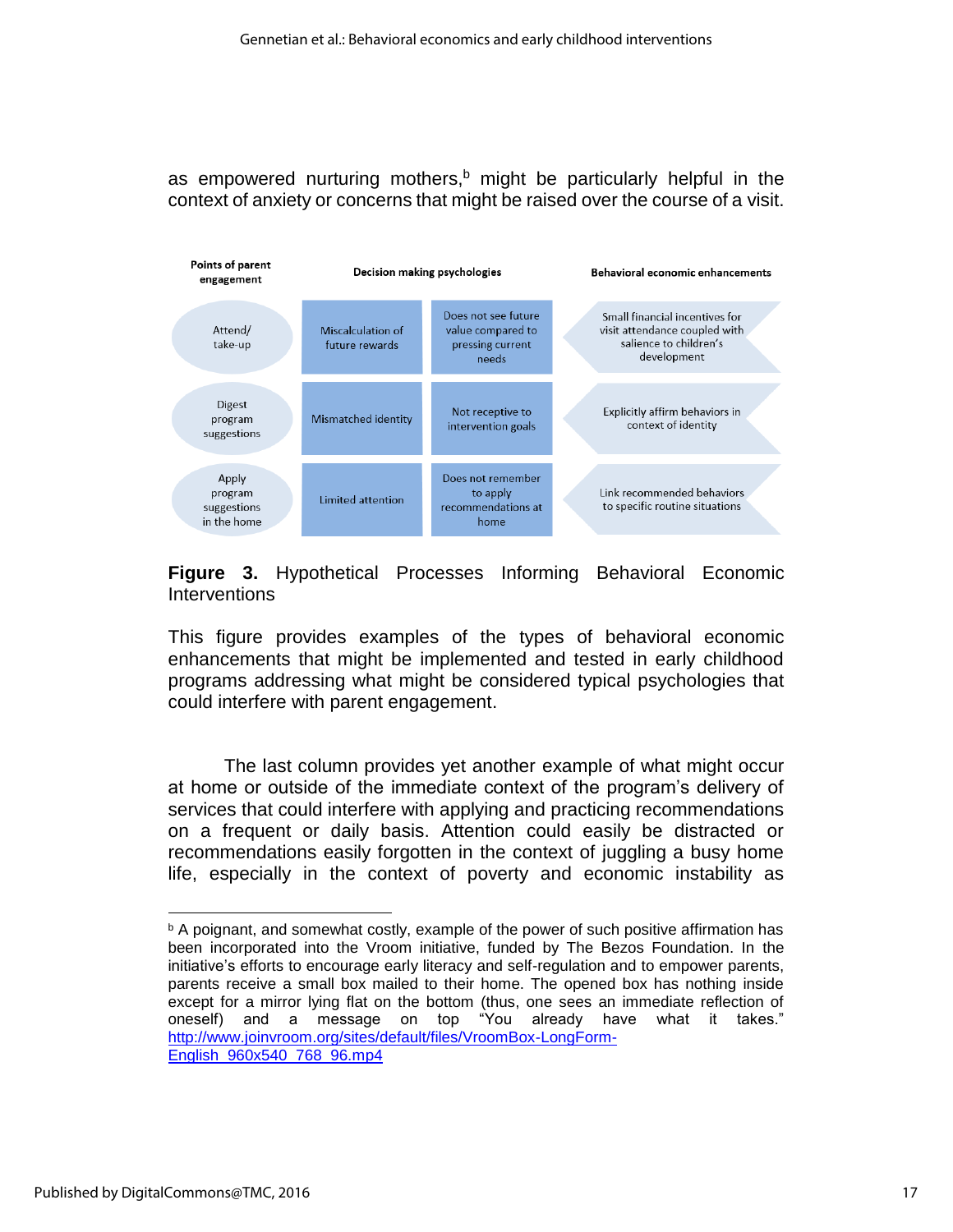previously described. Linking the desired behaviors recommended by the intervention to daily routines at home could increase the likelihood that those behaviors are practiced and indeed become incorporated into routines (whether it is listening to a book recording during bath time or reading ingredients [or menu items] out loud while preparing [or ordering] dinner, thus reinforcing some of the literacy feedback skills). Simple regular text messages have been shown to increase savings rates by 6%<sup>25</sup>; the probability of loan repayments by 7% to 9%<sup>24</sup>; exercise levels by 8%,<sup>26</sup> and smoking cessation rates by 15%.<sup>27</sup> Plan-making activities have been able to increase vaccination rates from 33% to 37%. 122

Studies emerging from the beELL initiative at New York University (directed by Lisa A. Gennetian) provide additional concrete examples about the ways in which the theoretical insights from behavioral economics are applied and tested among existing early childhood interventions and programs. The first example is a study that integrates a city-wide early language media and text-based program campaign with home visiting services to minimize the demands on parents' limited attention and also to provide positive affirmations of motherhood. Although the early language texting program—Talk to Your Baby (TTYB)<sup>123</sup>—launched in 2015, it had few users. There was interest in increasing uptake among new mothers and seeking ways to do this, as seamlessly as possible, among new mothers served by New York City's Newborn Home Visiting Program (NHVP).<sup>124</sup> The study developed various behavioral economic strategies to be experimentally tested. Mothers in the experimental group are automatically enrolled in Talk to Your Baby (opting out shifts the burden of making a decision); receive text reminders that reinforce early language habits and provide positive affirmation of maternal identity (to redirect attention to reinforce parents' daily habits); are shown a video with positive parent-infant language interaction; receive a positive affirmation during the second home visit (a teachable moment from a trusted NHVP caseworker cements new ideas); and are sent a gift packet at the 4- to 6-month infant birthday with tailored geographic information about New York City literacy resources, an activated library card, and links to the public library system (small rewards and opening channels at a sensitive child development period). Parental engagement in existing early learning and language resources is hypothesized to favorably support positive parenting behaviors, including singing, talking, reading, and contingent responsive parenting. The above described behavioral economic enhancements are proposed to facilitate engagement. Engagement and subsequent positive parenting in turn translate to eye contact and reciprocity during infancy, both of which support children's later print awareness, word recognition, vocabulary, and verbal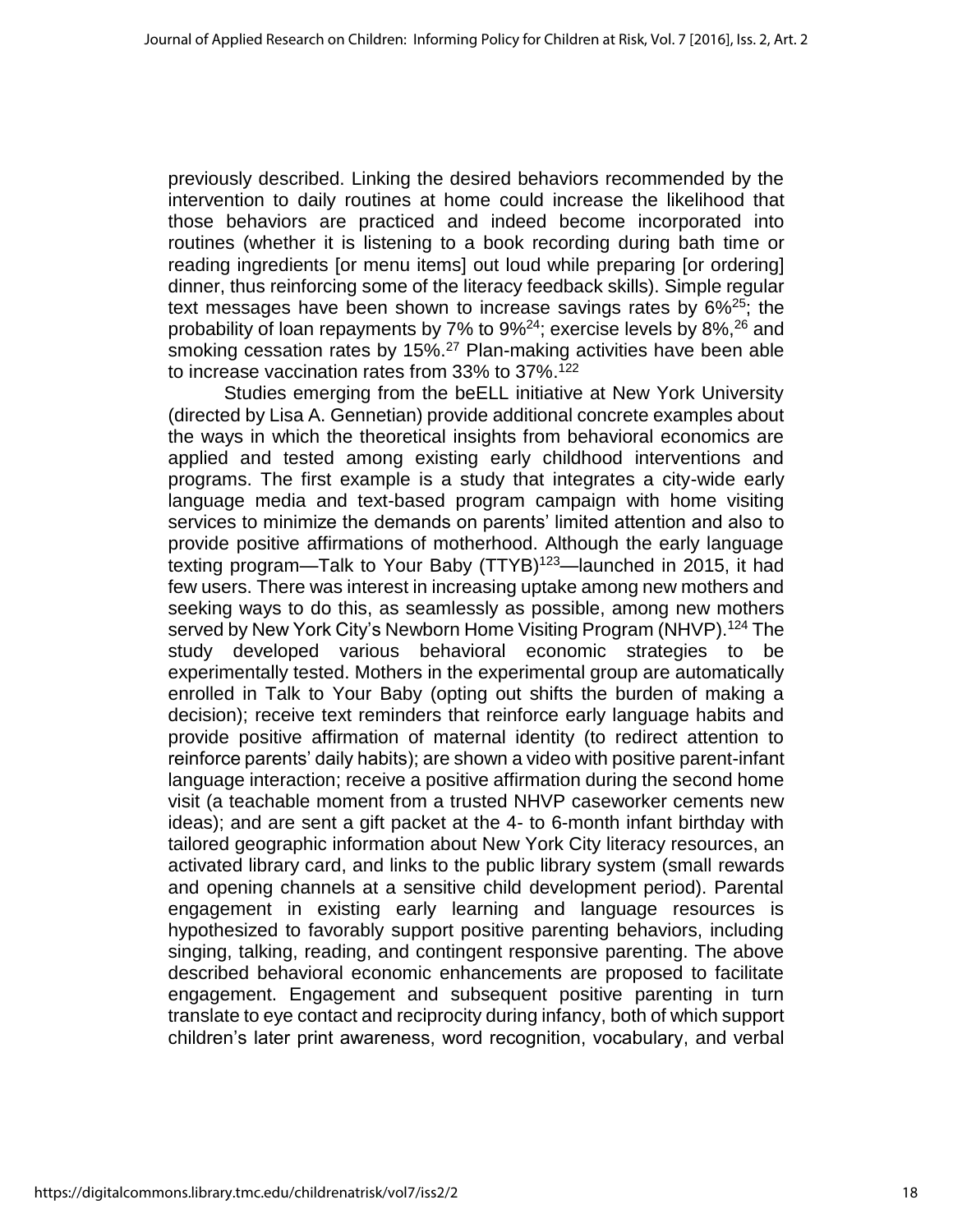fluency. Data collection is under way to measure some of these aspects of engagement and assess whether the behavioral economic strategies have any effect.

The second example from the beELL initiative integrates behavioral economic approaches into the Getting Ready for School (GRS) program, a supplementary play-based preschool program targeting the development of language, literacy, mathematics, and social emotional skills.<sup>125,126</sup> GRS has evolved into an innovative curriculum with parallel implementation across the home and school contexts. With the assistance of a GRS coach, teachers choose weekly activities to play in the classroom and then assign similar activities for parents to do at home, via a weekly letter. During the 2015-2016 school year, GRS was implemented in 8 classrooms in 4 Head Start centers across New York City, with 6 classrooms serving as controls. During its first years, parent enrollment and participation in GRS was low and inconsistent. Parents reported that they were aware of GRS and were eager to improve their children's learning and that they trusted and respected their children's teachers; however, they remained confused about GRS materials and goals and were distracted at home.<sup>127</sup> During the 2015-2016 school year, several behavioral economic strategies aimed to favorably increase parent participation and subsequent time spent with their children on GRS activities. These strategies included: 1) personalized invitations and text reminders to increase attendance at the GRS kick-off orientation and 2) weekly activity charts and text reminders to increase time spent engaging in GRS activities. Preliminary analyses suggest that the behavioral economic interventions substantially increased attendance at the GRS kickoff orientation and increased the time parents spent on GRS activities with their children. GRS parents in the experimental group were also more likely to return weekly activity charts. Scale-up and further piloting of these and additional behavioral economic strategies is continuing through 2016-2017.

As suggested by these examples, the behavioral economics lens offers potentially promising innovative, low-cost solutions to a variety of early childhood interventions programs—during those critical years of brain growth—that broadly aim to reduce observed socioeconomic differences in children's developmental outcomes and aim to do so through strengthening parenting, or parent-child interaction, and supporting positive parenting habits.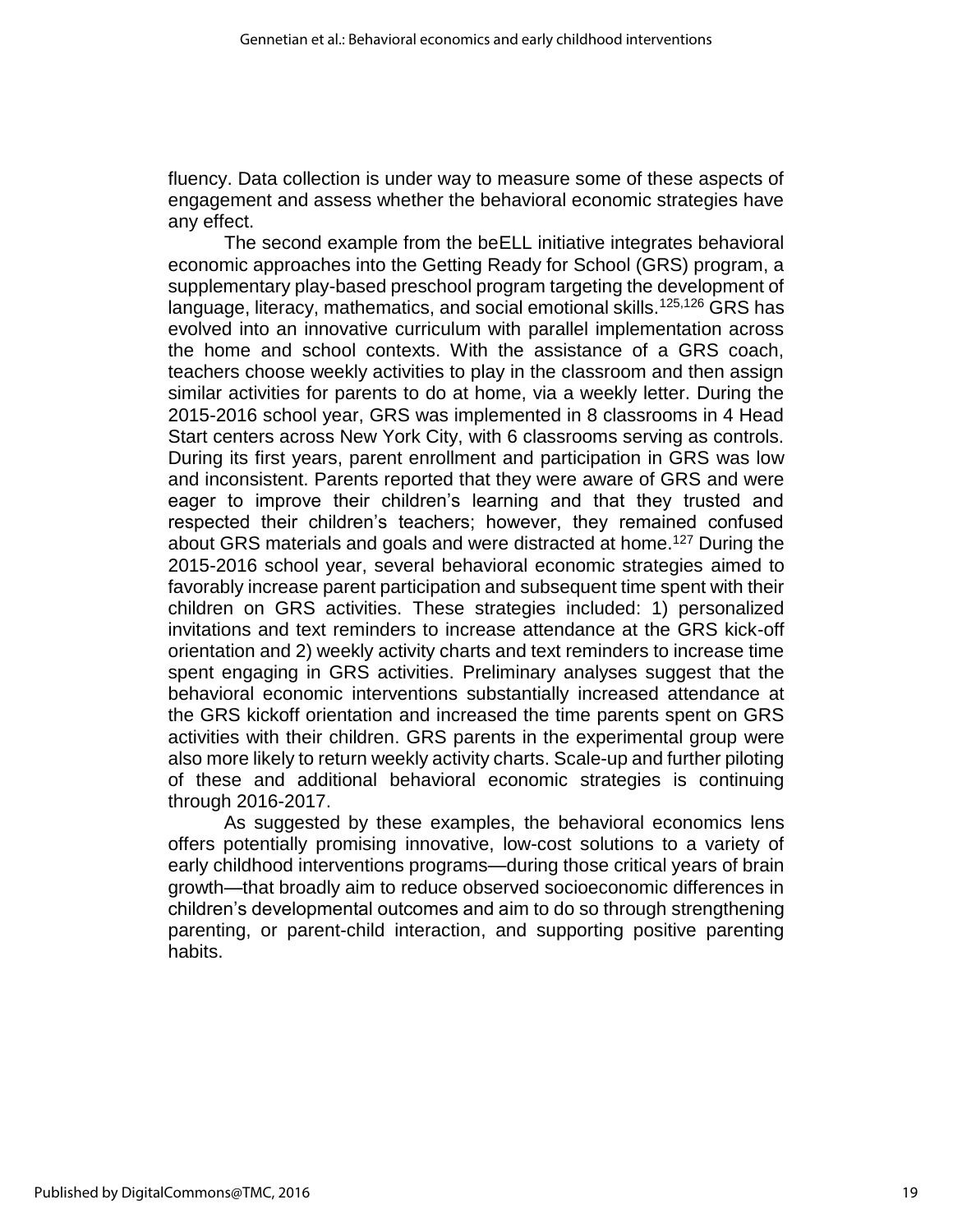#### **Discussion**

Engaging parents as active agents is a vital ingredient to the success of parent-focused early childhood interventions with the objective of addressing income-related disparities in outcomes. Striking income gradients have been documented across a range of educational and behavioral outcomes that predict high school completion and a range of risky behaviors that interfere with future earnings. Innovators (from High Scope to federally funded initiatives like Early Head Start and Head Start) have spent a great deal of time and resources focused on developing interventions to level the playing field, appropriately target and identify children's needs, and simultaneously address a range of structural and psychosocial caregiver barriers to participation.

Less is understood about promising and low-cost design strategies to improve the participation and engagement of otherwise able and capable parents. Even those parents who have good intentions and who have easy and free interventions available to them may not be utilizing available resources. Children cannot benefit from programs if parents do not enroll them or if parents are not receptive to new skills. Parents cannot be expected to practice new skills without some tools or circumstances to help remind and support them to do so. The circumstances of poverty, and the financial juggling that results, are draining on parents' attention and selfcontrol, and this can impact responsive parenting and sensitivity to children's cues even among parents with good intentions. The interdisciplinary framework emerging from behavioral economics broadens our understanding of parent behaviors that can subsequently inform design strategies to facilitate parent engagement.

These behavioral insights can also be used in several other complementary ways. First, the insights have supported creation of new lighter-touch parent-focused early childhood interventions, such as PACT,<sup>128</sup> a tablet-based reading intervention that incorporates goal-setting and feedback made available to children in Head Start centers with promising favorable impacts on parent reading time with their children. Second, behavioral economic strategies can enhance the impact of existing curricula or large-scale system-wide interventions (e.g., through pediatric care platforms, home visiting or larger scale public health or early childhood development campaigns). The effect of behavioral economic enhancements can be tested through a set of embedded mini-experiments randomly assigning cohorts, potentially at one or more of the identified critical decision making points to enroll, participate, and follow through. Experimentation can also test whether a particular sequence of behavioral economic interventions is more effective (e.g., affirming particular identities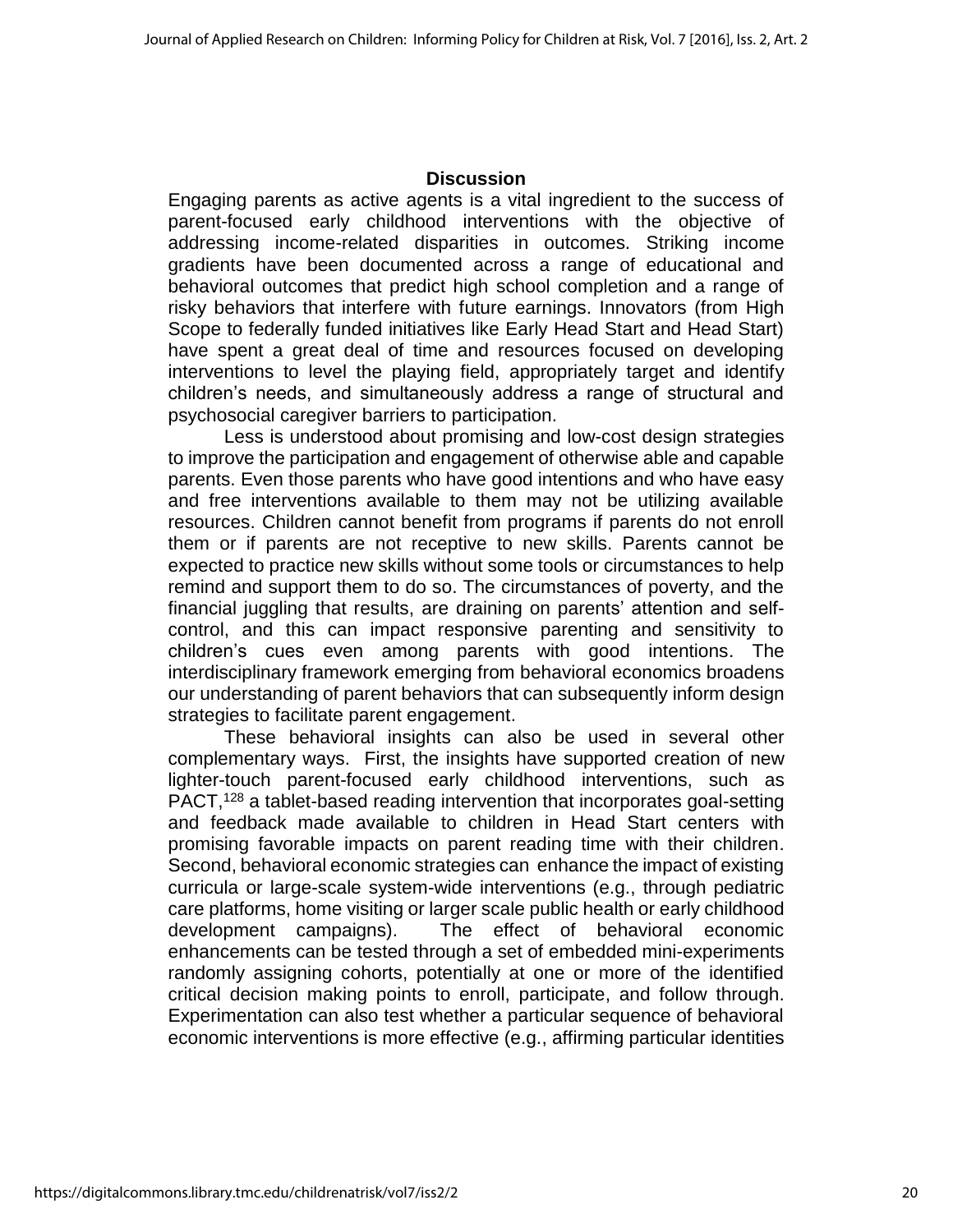may be more influential during early interactions with a program whereas small financial incentives may be more influential for ongoing participation in a program). The results of mini-experiments would be immediately apparent in part because the outcomes are tangible steps expected to be observed and easily measured through parent's actions: Does a small financial incentive tied to attendance actually increase attendance to the next visit? Does it change the incidence of rescheduling a visit? Does it increase attendance to the overall number of visits over the first 3 months of a child's life? Over the first 9 months?

As the interdisciplinary field of behavioral economics continues to develop and applications to real-world programs become more refined, we believe that there are beneficial synergies to parallel conceptual and onthe-ground activities and collaborations in the domain of early childhood intervention. Furthermore, the behavioral economic perspective can bring a framework to insights and emerging anecdotal and descriptive evidence on the linkages between parent and family take-up, engagement, and followthrough with subsequent outcomes.<sup>46</sup> As children grow older, the actors in their lives expand and change, as do the systems and environments with which they interact. The behavioral economics perspective can be applied to each of these contexts in light of the actors and environments in which they operate. Early education and elementary school teachers and administrators have to similarly show up at school to be able to deliver curricula, be focused and receptive when trained, and be attentive to practicing new skills in the classroom. Applications from behavioral economics could expand the available tool set to augment the range of existing and promising interventions from early childhood through elementary school.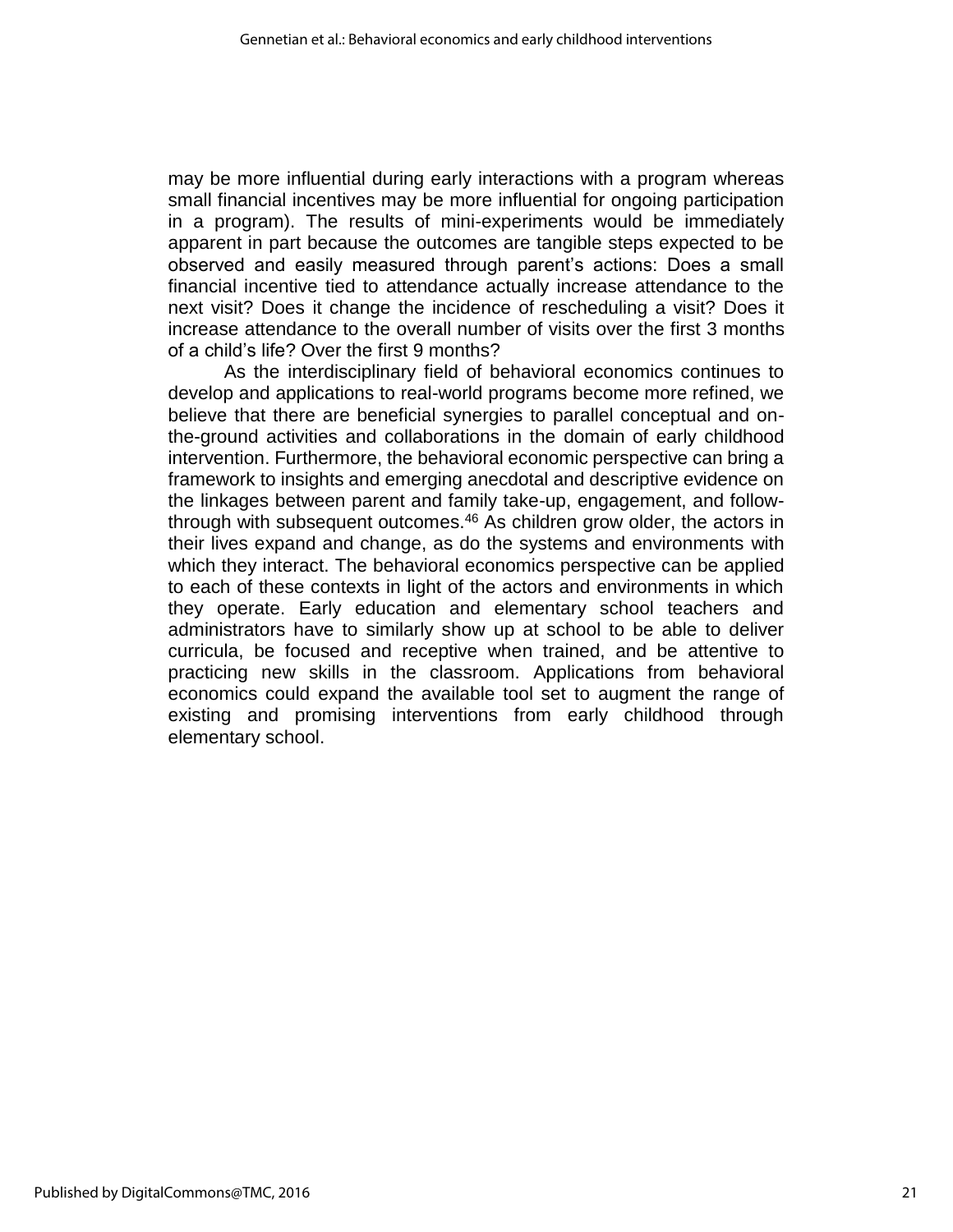# **References**

1. Dahl GB, Lochner L. The impact of family income on child achievement: Evidence from the Earned Income Tax Credit. *Am Econ Rev*. 2012;102(5): 1927-1956.

2. Duncan GJ, Magnuson K. The long reach of early childhood poverty. *Pathways Magazine Poverty Inequality Soc Policy.* 2011;22-27.

3. Duncan GJ, Morris PA, Rodrigues C. Does money really matter? Estimating impacts of family income on young children's achievement with data from random-assignment experiments. *Dev Psychol*. 2011;47(5):1263- 1279.

4. Hanson JL, Chandra A, Wolfe BL, Pollak SD. Association between income and the hippocampus. *PLoS ONE*. 2011;6(5):e18712.

5. Heckman JJ. Policies to foster human capital. *Res Econ*. 2000;54(1):3- 56.

6. Heckman JJ. Skill formation and the economics of investing in disadvantaged children. *Science*. 2006;312(5782):1900-1902.

7. Heckman JJ, Masterov DV. The productivity argument for investing in young children. *App Econ Perspect Policy*. 2007;29(3):446-493.

8. Jednoróg K, Altarelli I, Monzalvo K, et al. The influence of socioeconomic status on children's brain structure. *PLoS ONE*. 2012;7(8): e42486.

9. Noble KG, Houston SM, Kan E, Sowell ER. Neural correlates of socioeconomic status in the developing human brain. *Dev Sci*. 2012;15(4): 516-527.

10.Stevens C, Lauinger B, Neville H. Differences in the neural mechanisms of selective attention in children from different socioeconomic backgrounds: An event-related brain potential study. *Dev Sci*. 2009;12(4):634-646.

11.Cascio EU, Schanzenbach DW. *The Impacts of Expanding Access to High-quality Preschool Education*. Cambridge, MA: National Bureau of Economic Research; 2013.

12.Brown EG Jr. *State of the State Address: California.* Speech presented at Sacramento, CA; 2014.

13.Cuomo AM. *State of the State Address: New York.* Speech presented at Albany, NY; 2014.

14.Lipscomb ST, Pratt ME, Schmitt SA, Pears KC, Kim HK. School readiness in children living in non-parental care: Impacts of Head Start. *J Appl Dev Psychol*. 2013;34(1):28-37.

15.Ludwig J, Phillips DA. Long-term effects of Head Start on low-income children. *Ann N Y Acad Sci*. 2008;1136:257-268.

16.Barnett WS. Long-term effects of early childhood programs on cognitive and school outcomes. *Future Child*. 1995;5(3):25-50.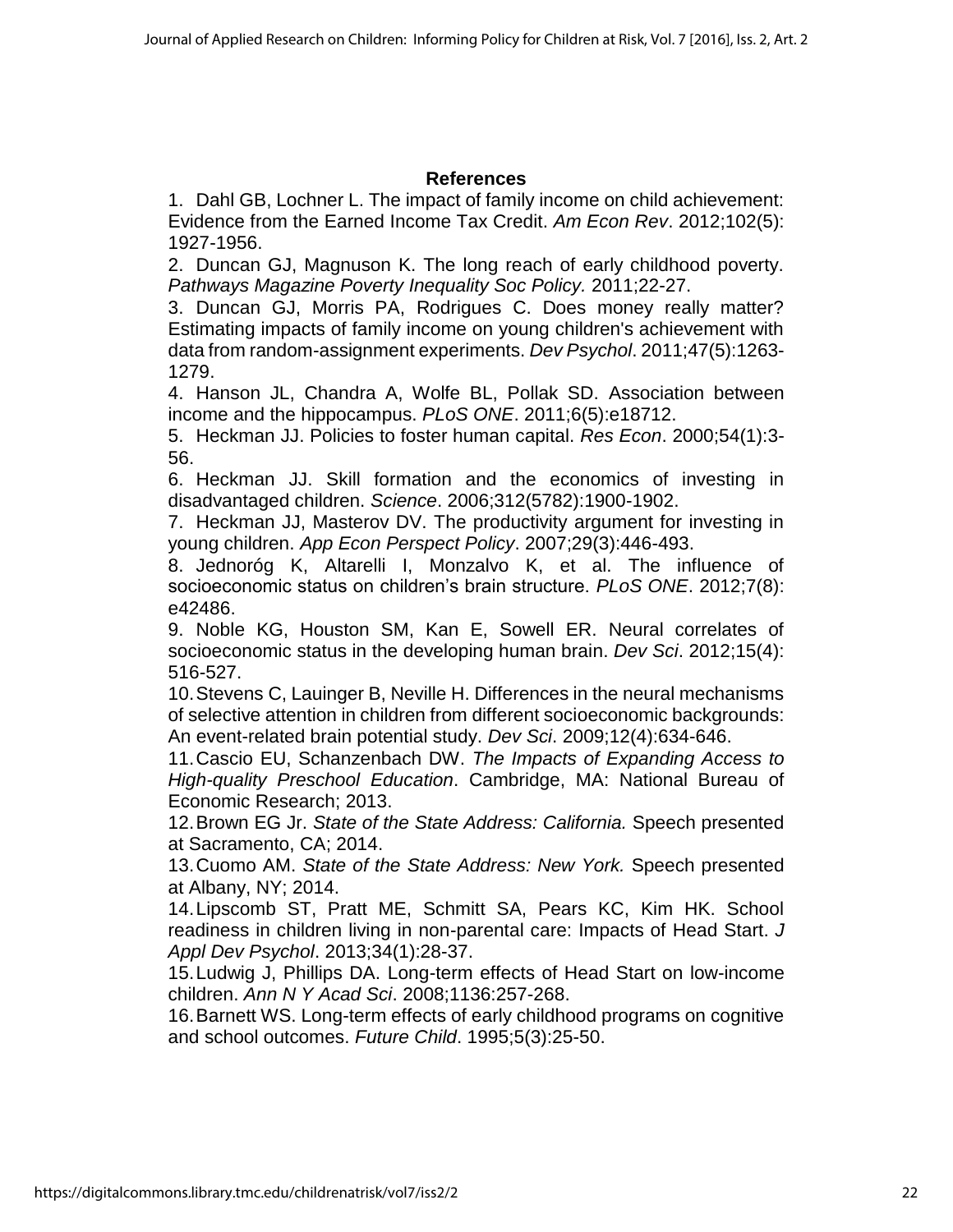17.Gronski MP, Niemann A, Berg C. Participation patterns of urban preschoolers attending Head Start. *OTJR Occupation Participation Health*. 2013;33(2):68-75.

18.Amir O, Ariely D, Cooke A, et al. Psychology, behavioral economics, and public policy. *Mark Lett*. 2005;16(3-4):443-454.

19.Camerer C, Issacharoff S, Loewenstein G, O'Donoghue T, Rabin M. Regulation for conservatives: Behavioral economics and the case for "asymmetric paternalism." *University Pennsylvania Law Rev*. 2003;151(3): 1211-1254.

20.Camerer CF, Loewenstein G, Rabin M, eds. *Advances in Behavioral Economics.* Princeton, NJ: Princeton University Press; 2003.

21.Kahneman D, Tversky A. Prospect theory: An analysis of decision under risk. *Econometrica.* 1979;47(2):263-292.

22.Rabin M. Psychology and economics. *J Econ Lit*. 1998;36(1):11-46.

23.DellaVigna S. Psychology and economics: Evidence from the field. *J Econ Lit*. 2009;47(2):315-372.

24.Cadena X, Schoar A. *Remembering to Pay? Reminders vs. Financial Incentives for Loan Payments*. Cambridge, MA: National Bureau of Economic Research; 2011.

25.Karlan D, McConnell M, Mullainathan S, Zinman J. Getting to the top of mind: How reminders increase saving. *Manage Sci*. 2016;3393-3411.

26.Newton KH, Wiltshire EJ, Elley CR. Pedometers and text messaging to increase physical activity: Randomized controlled trial of adolescents with type 1 diabetes. *Diabetes Care*. 2009;32(5):813-815.

27.Rodgers A, Corbett T, Bramley D, et al. Do u smoke after txt? Results of a randomised trial of smoking cessation using mobile phone text messaging. *Tob Control*. 2005;14(4):255-261.

28.Allcott H. Social norms and energy conservation. *J Public Econ*. 2011;95(9-10):1082-1095.

29.Allcott H, Mullainathan S. Behavior and energy policy. *Science*. 2010;327(5970):1204-1205.

30.Choi JJ, Laibson D, Madrian BC, Metrick A. For better or for worse: Default effects and 401(k) savings behavior. In: Wise DA, ed. *Perspectives on the Economics of Aging.* Chicago, IL: University of Chicago Press; 2004:81-126.

31.Bitler MP, Hoynes HW, Domina T. *Experimental evidence on distributional effects of Head Start.* Cambridge, MA: National Bureau of Economic Research; 2014.

32.Love JM, Chazan-Cohen R, Raikes H, Brooks-Gunn J. What makes a difference: Early Head Start evaluation findings in a developmental context. *Monogr Soc Res Child Dev*. 2013;78(1):vii-viii, 1-173.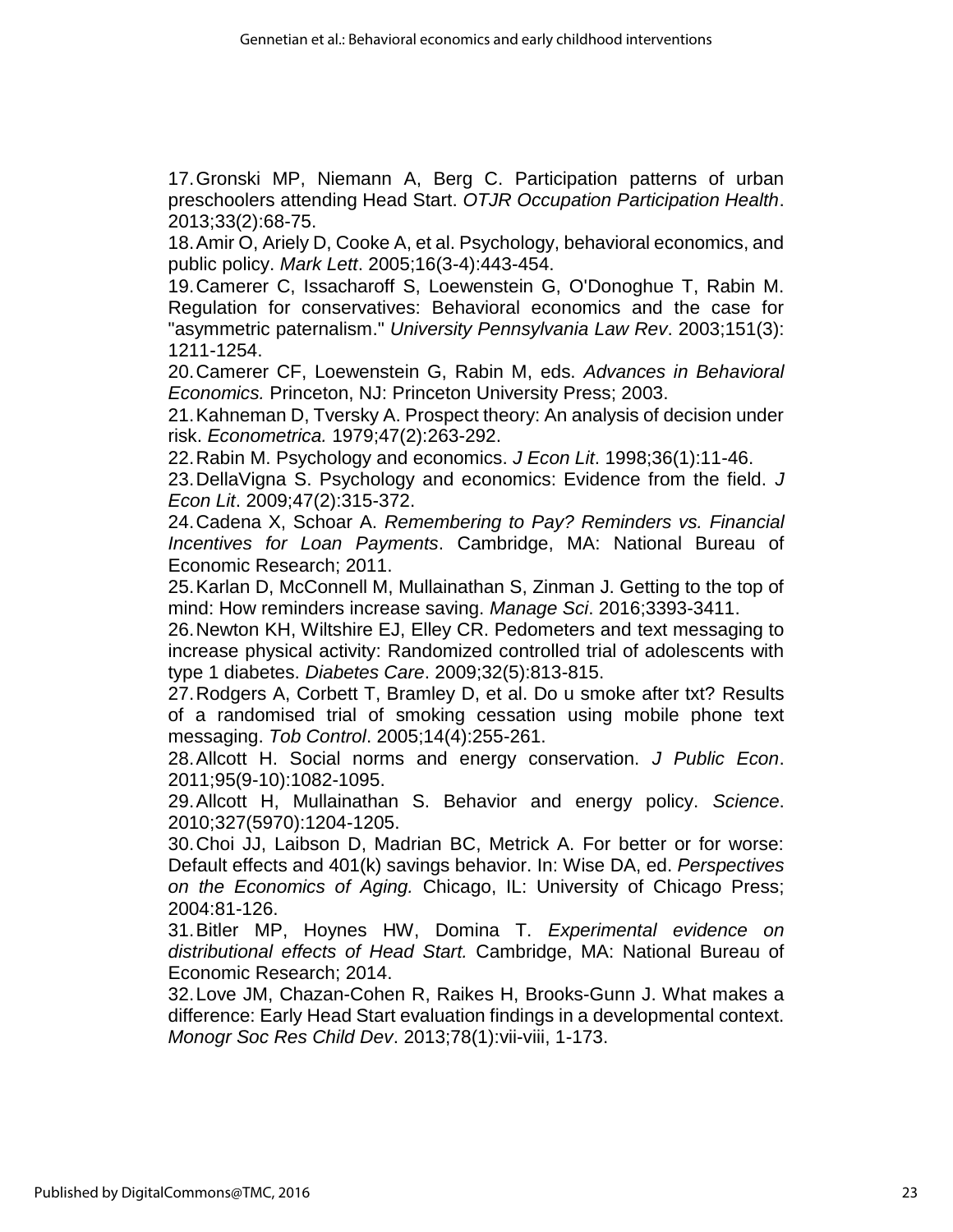33.Cannon JS, Jacknowitz A, Karoly LA. Preschool and school readiness: Experiences of children with non-English-speaking parents. San Francisco, CA: Public Policy Institute of California; 2012.

34.Cunha F, Heckman JJ. *Investing in Our Young People.* Cambridge, MA: National Bureau of Economic Research; 2010.

35.Shonkoff JP, Phillips DA, eds. *From Neurons to Neighborhoods: The Science of Early Childhood Development.* Washington, DC: National Academies Press; 2000.

36.Chaudry A, Henly J, Meyers M. *Conceptual Frameworks for Child Care Decision-making, White Paper.* Washington, DC: Office of Planning, Research, and Evaluation, Administration for Children and Families, US Dept of Health and Human Services; 2010.

37.Weisner TS, Duncan G. The world isn't linear or additive or decontextualized: Pluralism and mixed methods in understanding the effects of anti-poverty programs on children and parenting. In: Gershoff ET, Mistry RS, Crosby DA, eds. *Societal Contexts of Child Development: Pathways of Influence and Implications for Practice and Policy*. New York, NY: Oxford University Press; 2013:125-138.

38.Akee RKQ, Copeland WE, Keeler G, Angold A, Costello EJ. Parents' incomes and children's outcomes: A quasi-experiment using transfer payments from casino profits. *Am Econ J Appl Econ*. 2010;2(1):86-115.

39.Gennetian LA, Castells N, Morris P. Meeting the basic needs of children: Does income matter? *Child Youth Serv Rev*. 2010;32(9):1138-1148.

40.Avellar S, Paulsell D, Sama-Miller E, Del Grosso P, Akers L, Kleinman R. *Home Visiting Evidence of Effectiveness Review: Executive Summary*. Washington, DC: Office of Planning, Research, and Evaluation, Administration for Children and Families, US Dept of Health and Human Services; 2013.

41.Bronfenbrenner U. Ecological systems theory*.* In: Vasta R, ed. *Six Theories of Child Development: Revised Formulations and Current Issues.*  London, England: Jessica Kingsley Publishers; 1992: 187-250.

42.Bronfenbrenner U. Ecological models of human development. In: Gauvain M, Cole M, eds. *Readings on the Development of Children*. 2nd ed. New York, NY: Freeman; 1993: 37-43.

43.Gottlieb G. Experiential canalization of behavioral development: Theory. *Dev Psychol*. 1991;27(1):4-13.

44.Zigler E, Muenchow S. *Head Start: The Inside Story of America's Most Successful Educational Experiment.* New York, NY: Basic Books; 1992.

45.Brookes SJ, Summers JA, Thornburg KR, Ispa JM, Lane VJ. Building successful home visitor-mother relationships and reaching program goals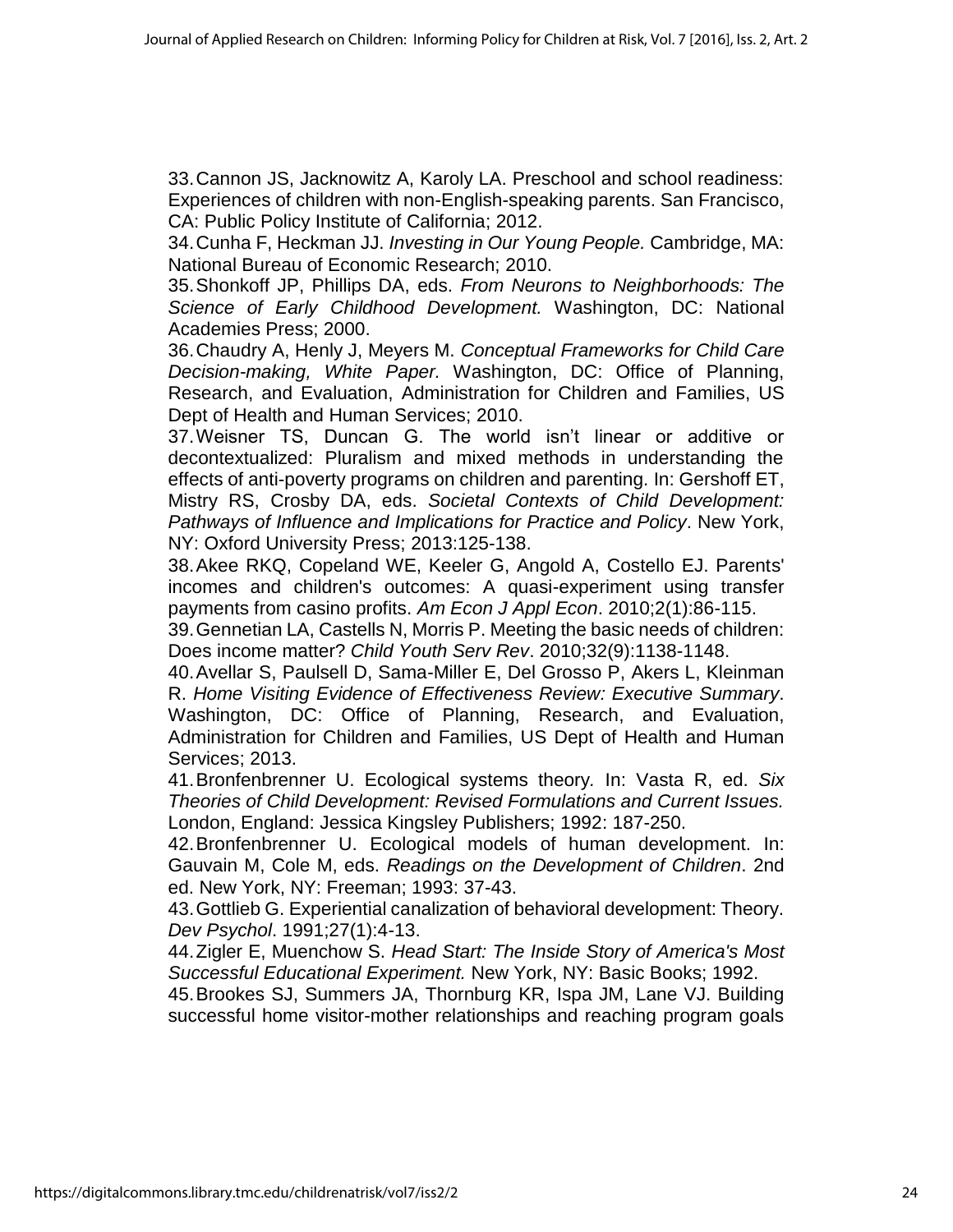in two Early Head Start programs: A qualitative look at contributing factors. *Early Child Res Q*. 2006;21(1):25-45.

46.Brooks-Gunn J, Berlin LJ, Fuligni AS. Early childhood intervention programs: What about the family? In: Shonkoff JP, Meisels SJ, eds. *Handbook of Early Childhood Intervention*. 2nd ed. New York, NY: Cambridge University Press; 2000: 549-588.

47.Margie NG, Phillips DA, eds. *Revisiting Home Visiting: Summary of a Workshop.* Washington, DC: National Academies Press; 1999.

48.Durlak JA, Weissberg RP, Dymnicki AB, Taylor RD, Schellinger KB. The impact of enhancing students' social and emotional learning: A meta‐ analysis of school‐based universal interventions. *Child Dev*. 2011;82(1): 405-432.

49. Fixsen DL, Naoom SF, Blase KA, Friedman RM. *Implementation Research: A Synthesis of the Literature*. Tampa, FL: University of South Florida, Louis de la Parte Florida Mental Health Institute, The National Implementation Research Network; 2005.

50.Bakermans-Kranenburg MJ, van IJzendoorn MH, Juffer F. Less is more: Meta-analyses of sensitivity and attachment interventions in early childhood. *Psychol Bull*. 2003;129(2):195-215.

51.Beeber LS, Cooper C, Van Noy BE, et al. Flying under the radar: Engagement and retention of depressed low‐income mothers in a mental health intervention. *ANS Adv Nurs Sci.* 2007;30(3):221-234.

52.Gelber AM, Isen A. *Children's Schooling and Parents' Investment in Children: Evidence from the Head Start Impact Study.* Cambridge, MA: National Bureau of Economic Research; 2011.

53.McDonald L, FitzRoy S, Fuchs I, Fooken I, Klasen H. Strategies for high retention rates of low-income families in FAST (Families and Schools Together): An evidence-based parenting programme in the USA, UK, Holland and Germany. *Eur J Dev Psychol*. 2012;9(1):75-88.

54.Olson S, Stroud C. *Child Maltreatment Research, Policy, and Practice for the Next Decade: Workshop Summary.* Washington, DC: National Academies Press; 2012.

55.Roggman LA, Cook GA, Peterson CA, Raikes HH. Who drops out of Early Head Start home visiting programs? *Early Educ Dev*. 2008;19(4):574- 599.

56.Vogel CA, Caronongan P, Thomas J, et al. *Toddlers in Early Head Start: A Portrait of 2-year-olds, Their Families, and the Programs Serving Them.*  Vol 1: Age 2 report. Washington, DC: Office of Planning, Research, and Evaluation, Administration for Children and Families, US Dept of Health and Human Services; 2015.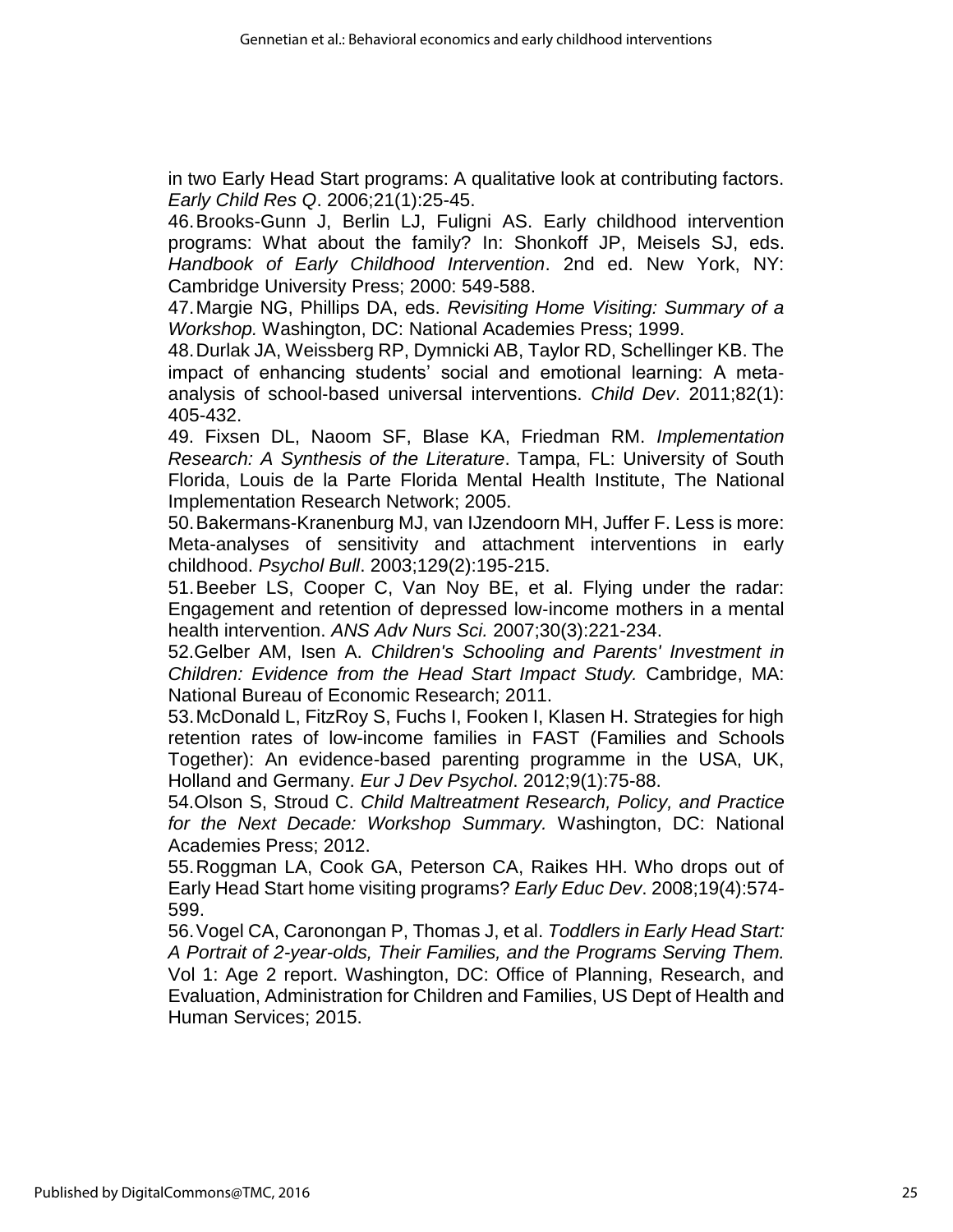57.Administration for Children and Families. What is Home Visiting Evidence of Effectiveness? [http://homvee.acf.hhs.gov.](http://homvee.acf.hhs.gov/) Updated 2011. Accessed January 15, 2014.

58.Administration for Children and Families. Head Start program facts: Fiscal year 2011. https://eclkc.ohs.acf.hhs.gov/hslc/data/factsheets/2011 hs-program-factsheet.html. Updated 2011. Accessed January 15, 2014.

59.Hindman AH, Miller AL, Froyen LC, Skibbe LE. A portrait of family involvement during Head Start: Nature, extent, and predictors. *Early Child Res Q*. 2012;27(4):654-667.

60.Currie J. *The Take-up of Social Benefits.* Bonn, Germany: The Institute for the Study of Labor (IZA); 2004.

61.LeVine RA, Rowe ML. Maternal literacy and child health in lessdeveloped countries: Evidence, processes, and limitations. *J Dev Behav Pediatr*. 2009;30(4):340-349.

62.Becker GS. Nobel lecture: The economic way of looking at behavior. *J Polit Economy*. 1993;101(3):385-409.

63.Simon HA. *The Sciences of the Artificial.* 3rd ed. Cambridge, MA: MIT Press; 1996.

64.Angner E, Loewenstein GF. Behavioral economics. In: Mäki U, ed. *Philosophy of Economics*. Amsterdam, The Netherlands: Elsevier; 2007:641-689. *Handbook of the Philosophy of Science;* vol 13.

65.Kahneman D, Tversky A. Choices, values, and frames. *Am Psychol*. 1984;39(4):341-350.

66.Gintis H. *Game Theory Evolving: A Problem-centered Introduction to Modeling Strategic Interaction.* 2nd ed. Princeton, NJ: Princeton University Press. 2009.

67.Mas-Colell A, Whinston MD, Green JR. *Microeconomic Theory.* Vol 1. New York, NY: Oxford University Press; 1995.

68.Darling M, Datta S, Mullainathan S. The nature of the BEast: What behavioral economics is not. Washington, DC: The Center for Global Development; 2013.

69.Thaler RH, Sunstein CR. *Nudge: Improving Decisions about Health, Wealth, and Happiness.* New Haven, CT: Yale University Press; 2008.

70.Chetty R. Behavioral economics and public policy: A pragmatic perspective. *Am Econ Rev*. 2015;105(5):1-33.

71.Shafir E, ed. *The Behavioral Foundations of Public Policy.* Princeton, NJ: Princeton University Press; 2012.

72.Baddeley AD, Hitch GJ. Working memory. In: Bower GA, ed. *Recent Advances in Learning and Motivation*. Vol 8. New York, NY: Academic Press;1974;8:47-89.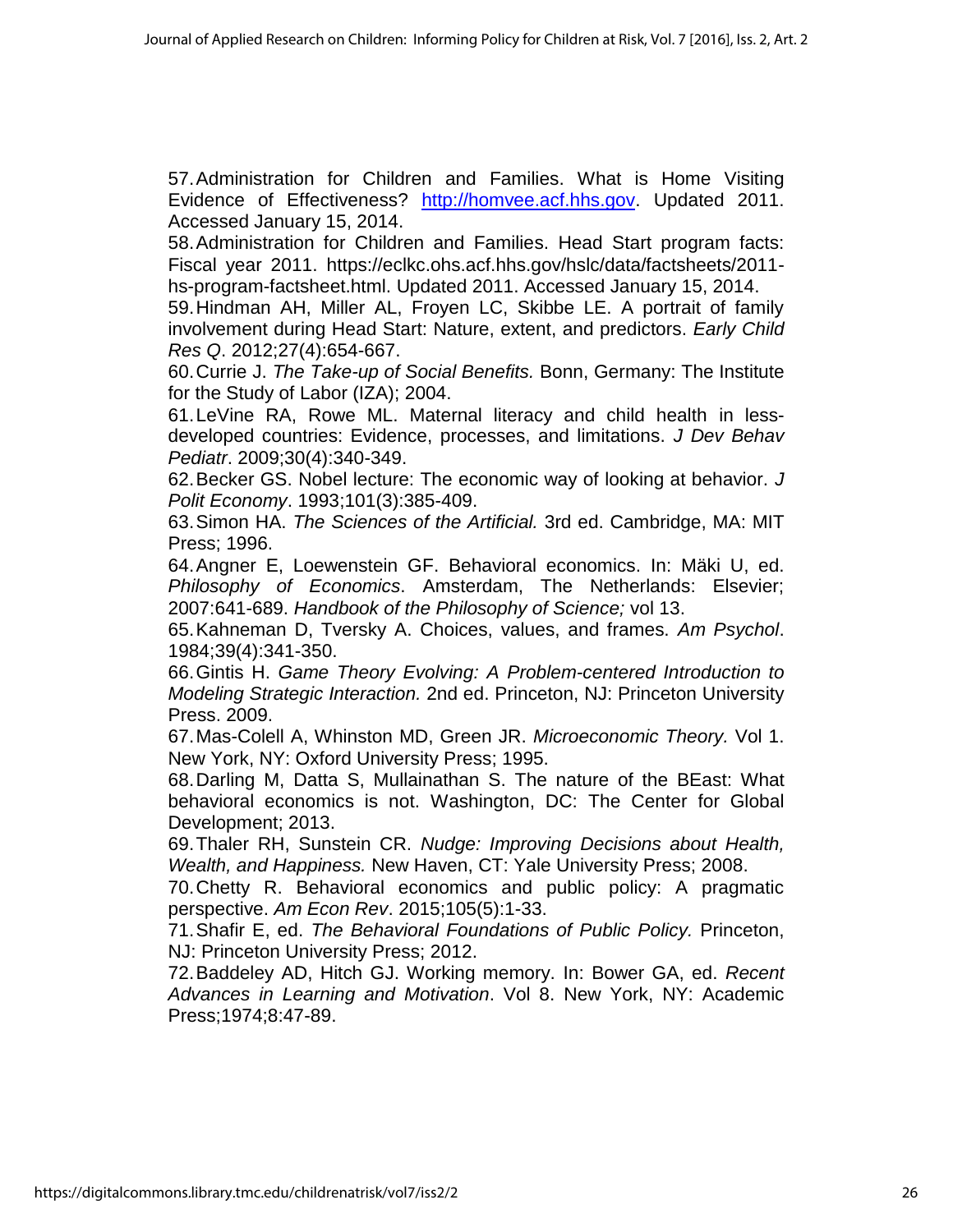73.Mischel W, Ayduk O. Willpower in a cognitive-affective processing system: The dynamics of delay of gratification. In: Vohs KD, Baumeister RF, eds. *Handbook of Self-regulation: Research, Theory, and Applications.* 2nd ed. New York, NY: Guilford Press; 2011:83-105.

74.Valcke M. Cognitive load: Updating the theory? *Learn Instruction*. 2002;12(1):147-154.

75.Bronzaft AL. The effect of a noise abatement program on reading ability. *J Environ Psychol*. 1981;1(3):215-222.

76.McVay JC, Kane MJ. Conducting the train of thought: Working memory capacity, goal neglect, and mind wandering in an executive-control task. *J Exp Psychol Learn Mem Cogn*. 2009;35(1):196-204.

77.Alkov RA, Borowsky MS, Williamson DW, Yacavone DW. The effect of trans-cockpit authority gradient on Navy/Marine helicopter mishaps. *Aviat Space Environ Med*. 1992;63(8):656-661.

78.Akerlof GA, Kranton RE. *Identity Economics: How Our Identities Shape Our Work, Wages, and Well-being.* Princeton, NJ: Princeton University Press; 2010.

79.LeBoeuf RA, Shafir E, Bayuk JB. The conflicting choices of alternating selves. *Organ Behav Hum Decis Process*. 2010;111(1):48-61.

80.Shih M, Pittinsky TL, Ambady N. Stereotype susceptibility: Identity salience and shifts in quantitative performance. *Psychol Sci*. 1999;10(1):80- 83.

81.Cialdini RB. *Influence: The Psychology of Persuasion.* Rev ed. New York, NY: Harper Collins; 2007.

82.Hinson JM, Jameson TL, Whitney P. Impulsive decision making and working memory. *J Exp Psychol Learn Mem Cogn*. 2003;29(2):298-306.

83.Hoch SJ, Loewenstein GF. Time-inconsistent preferences and consumer self-control. *J Consumer Res*. 1991;17(4):492-507.

84.Loewenstein G. Out of control: Visceral influences on behavior. *Organ Behav Hum Decis Process*. 1996;65(3):272-292.

85.Hughes JR, Keely J, Naud S. Shape of the relapse curve and long‐term abstinence among untreated smokers. *Addiction*. 2004;99(1):29-38.

86.Thaler RH. Some empirical evidence on dynamic inconsistency. In: Thaler RH. *Quasi Rational Economics*. New York, NY: Russell Sage Foundation; 1991.

87.Gennetian LA, Shafir E. The persistence of poverty in the context of financial instability: A behavioral perspective. *J Policy Anal Manage*. 2015; 34(4):904-936.

88.Mullainathan S, Shafir E. *Scarcity: Why Having Too Little Means So Much.* New York, NY: Times Books/Henry Holt; 2013.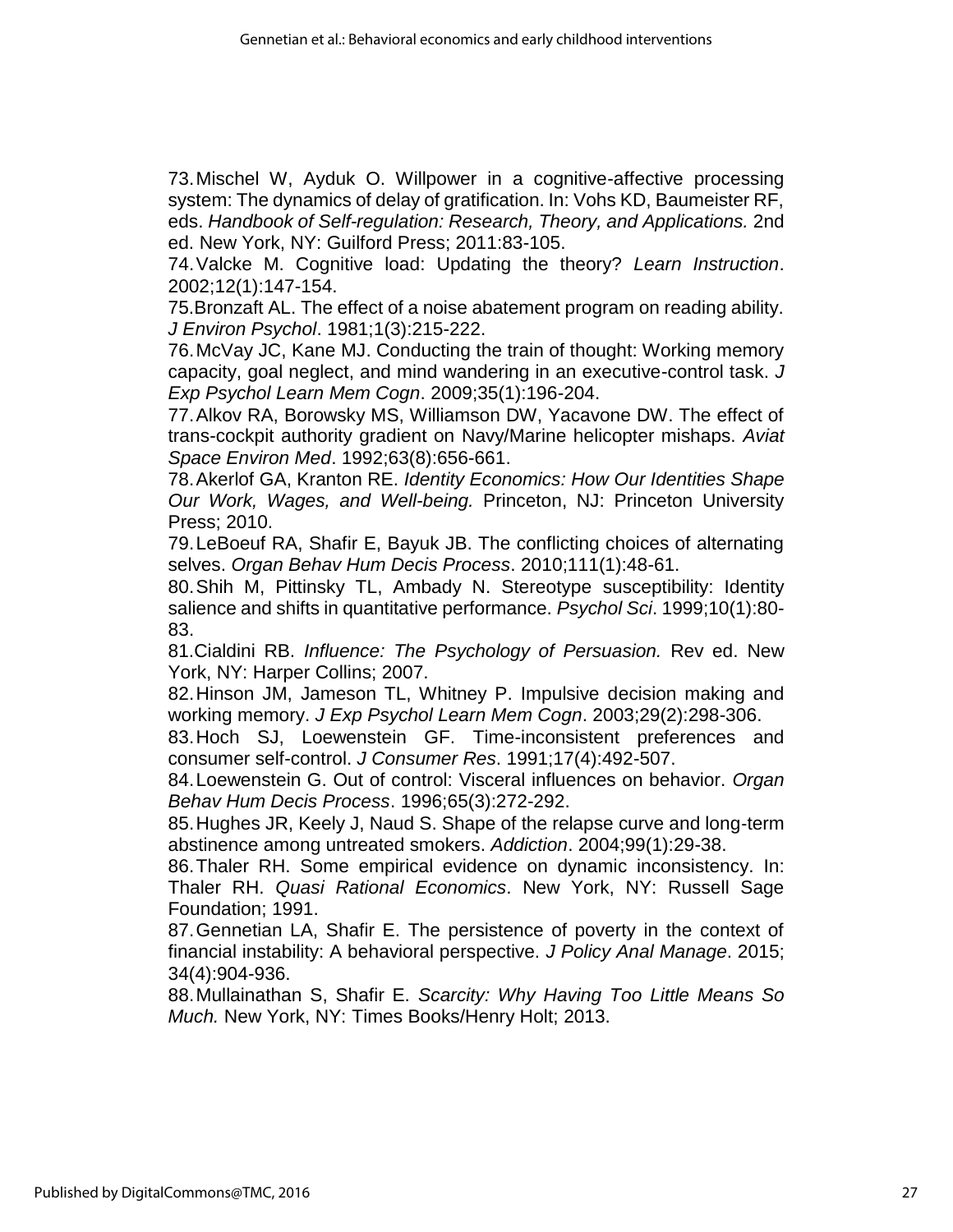89.Shah AK, Mullainathan S, Shafir E. Some consequences of having too little. *Science*. 2012;338(6107):682-685.

90.Barr MS. *No Slack: The Financial Lives of Low-income Americans.*  Washington, DC: Brookings Institution Press; 2012.

91.Meier S, Sprenger CD. Stability of time preferences. Bonn, Germany: The Institute for the Study of Labor (IZA); 2010.

92.Mani A, Mullainathan S, Shafir E, Zhao J. Poverty impedes cognitive function. *Science*. 2013;341(6149):976-980.

93.Mullainathan S, Shafir E. Decision making and policy in contexts of poverty. In: Shafir E, ed. *The Behavioral Foundations of Public Policy.*  Princeton, NJ: Princeton University Press; 2012:281-300.

94.Bronfenbrenner U, Morris PA. The ecology of developmental processes. In: Damon W, Lerner RM, eds. *Theoretical Models of Human Development.*  5th ed. New York, NY: John Wiley & Sons Inc; 1998:993-1028. *Handbook of Child Psychology,* vol 1.

95.Bakeman R, Adamson LB. Coordinating attention to people and objects in mother-infant and peer-infant interaction. *Child Dev*. 1984;55(4)::1278- 1289.

96.Baldwin DA. Understanding the link between joint attention and language. In: Moore C, Dunham PJ, eds. *Joint Attention: Its Origins and Role in Development*. Hilllsdale, NJ: Erlbaum; 1995:131-158.

97.Dunham P, Dunham F. Lexical development during middle infancy: A mutually driven infant-caregiver process. *Dev Psychol*. 1992;28(3):414-420. 98.Mundy P, Gomes A. A skills approach to communication development: Lessons learned from research with children with developmental disabilities. In: Adamson L, Romski M, eds. *Research on Communication and Language Disorders*. New York, NY: Paul Brooks; 1997:107-132.

99.Scaife M, Bruner JS. The capacity for joint visual attention in the infant. *Nature*. 1975;253:265-266.

100. Tomasello M, Farrar MJ. Joint attention and early language. *Child Dev*. 1986;57(6):1454-1463.

101. Ninio A, Bruner J. The achievement and antecedents of labelling. *J Child Lang*. 1978;5(1):1-15.

102. Tomasello M. The role of joint attentional processes in early language development. *Lang Sci*. 1988;10(1):69-88.

103. Mundy P, Kasari C, Sigman M, Ruskin E. Nonverbal communication and early language acquisition in children with Down syndrome and in normally developing children. *J Speech Lang Hear Res*. 1995;38(1):157- 167.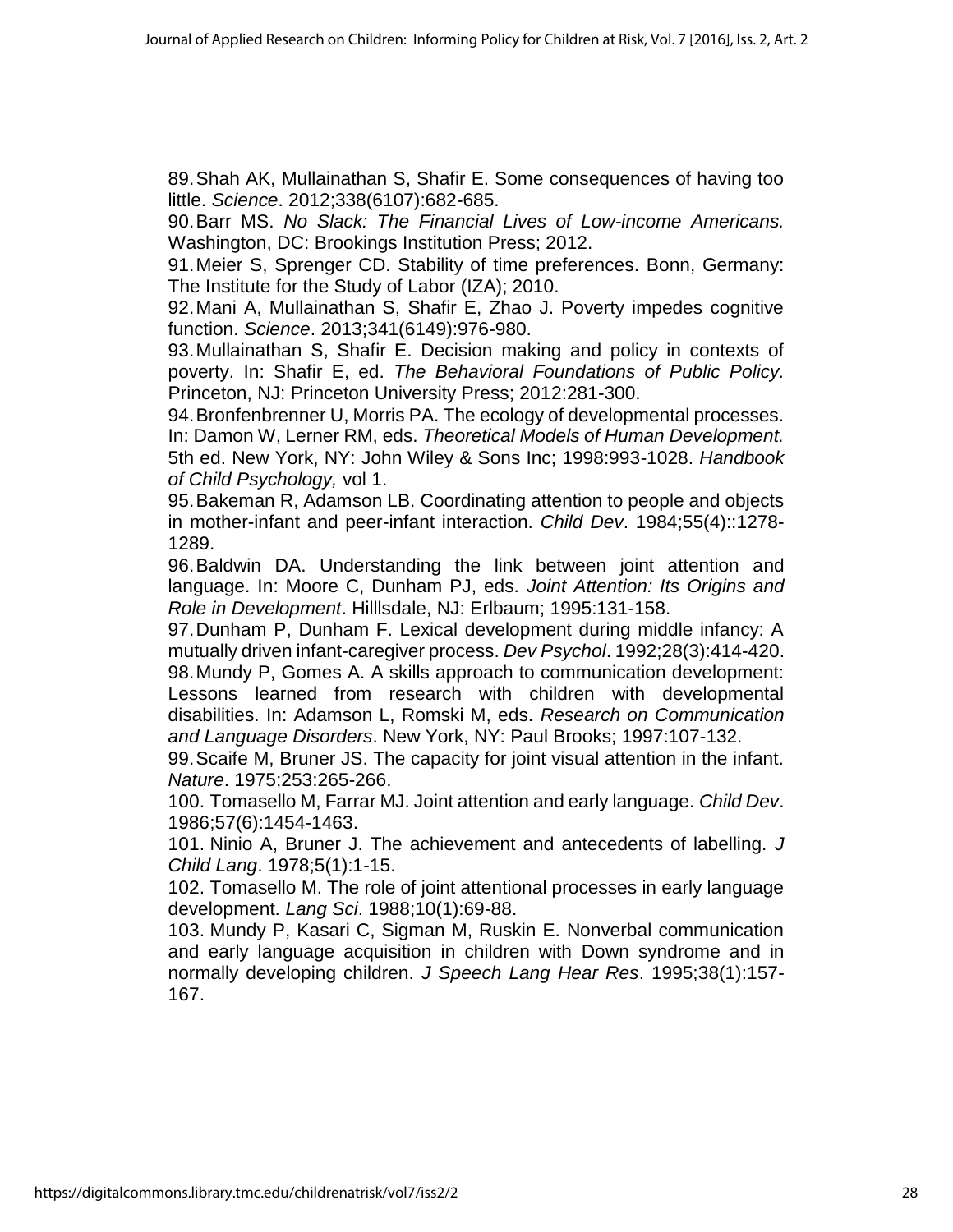104. Desrochers S, Morissette P, Ricard M. Two perspectives on pointing in infancy. In: Moore C, Dunham PJ, eds. *Joint Attention: Its Origins and Role in Development*. Hillsdale, NJ: Erlbaum; 1995:85-102.

105. Mundy P, Sheinkopf S. Early communication skill acquisition and developmental disorders. In: Burack JA, Hodapp RM, Zigler E, eds. *Handbook of Mental Retardation and Development.* New York, NY: Cambridge University Press; 1998:183-207.

106. Ainsworth MDS, Blehar MC, Waters E, Wall S. *Patterns of Attachment: A Psychological Study of the Strange Situation.* Hillsdale, NJ: Erlbaum; 1978.

107. Bugental DB, Goodnow JJ. Socialization processes. In: Damon W, Lerner RM, Eisenberg N, eds. *Handbook of Child Psychology: Social, Emotional, and Personality Development. 5<sup>th</sup> ed. Vol 3. Hoboken, NJ: John* Wiley & Sons; 1998:389-462.

108. Sameroff A, ed. *The Transactional Model of Development: How Children and Contexts Shape Each Other.* Washington, DC: American Psychological Association; 2009.

109. Bornstein MH, Tamis-LeMonda CS. Maternal responsiveness and infant mental abilities: Specific predictive relations. *Infant Behav Dev*. 1997; 20(3):283-296.

110. Landry SH, Smith KE, Swank PR, Assel MA, Vellet S. Does early responsive parenting have a special importance for children's development or is consistency across early childhood necessary? *Dev Psychol*. 2001;37(3):387-403.

111. Bornstein MH, Tamis‐LeMonda CS. Maternal responsiveness and cognitive development in children. *New Dir Child Adolesc Dev*. 1989; 1989(43):49-61.

112. Campbell SB, Matestic P, von Stauffenberg C, Mohan R, Kirchner T. Trajectories of maternal depressive symptoms, maternal sensitivity, and children's functioning at school entry. *Dev Psychol*. 2007;43(5):1202-1215.

113. Tamis‐LeMonda CS, Bornstein MH, Baumwell L, Melstein Damast A. Responsive parenting in the second year: Specific influences on children's language and play. *Infant and Child Dev.* 1996;5(4):173-183.

114. Tamis‐LeMonda CS, Bornstein MH, Baumwell L. Maternal responsiveness and children's achievement of language milestones. *Child Dev*. 2001;72(3):748-767.

115. Isabella RA. Origins of attachment: Maternal interactive behavior across the first year. *Child Dev*. 1993;64(2):605-621.

116. Davidov M, Grusec JE. Untangling the links of parental responsiveness to distress and warmth to child outcomes. *Child Dev*. 2006; 77(1):44-58.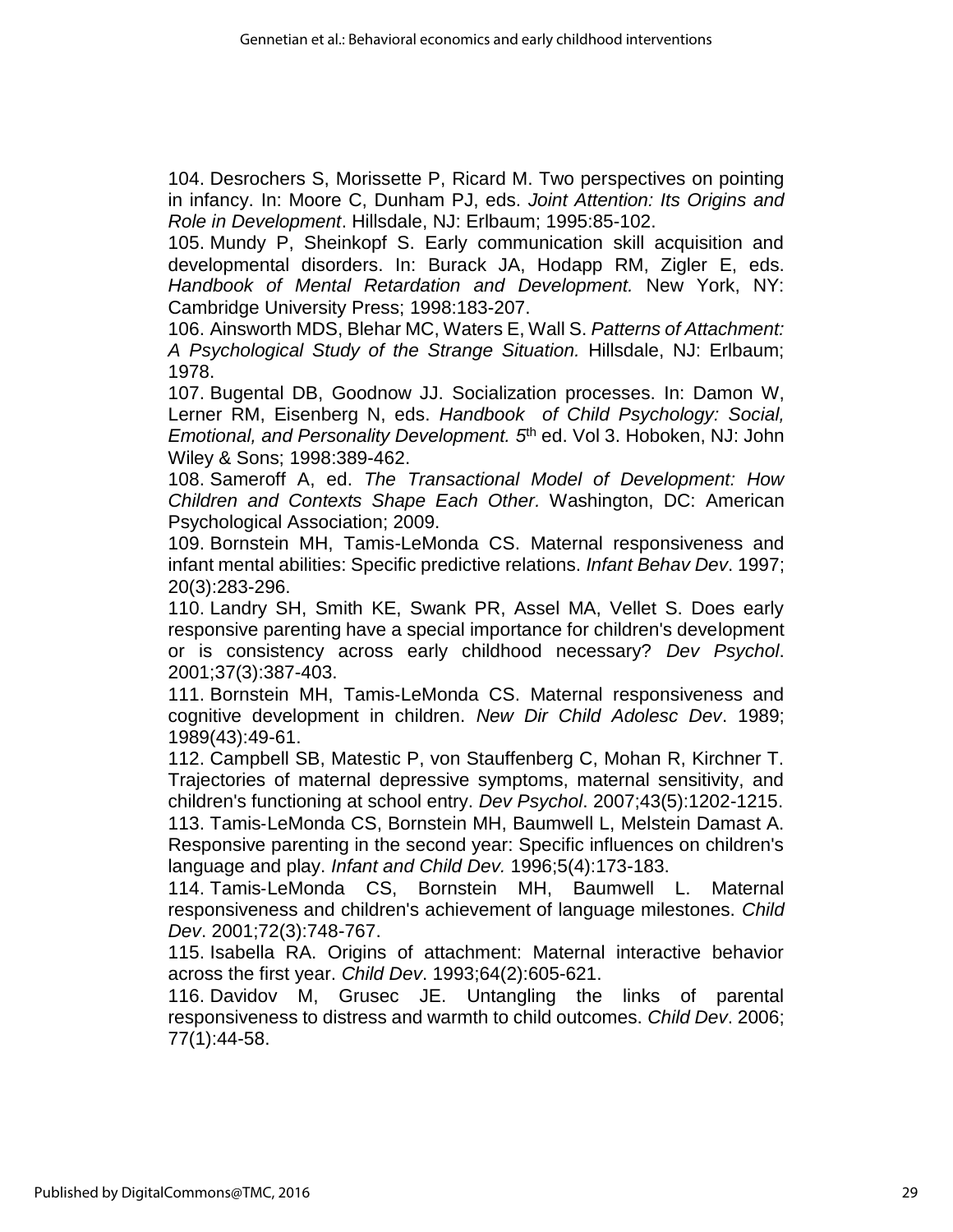117. Thaler RH, Sunstein CR, Balz JP. Choice architecture. In: Shafir E, ed. *The Behavioral Foundations of Public Policy*. Princeton, NJ: Princeton University Press; 2012:428-439.

118. Banerjee AV, Duflo E. *Poor Economics: A Radical Rethinking of the Way to Fight Global Poverty.* Philadelphia, PA: PublicAffairs; 2011.

119. Banerjee AV, Duflo E, Glennerster R, Kothari D. Improving immunisation coverage in rural India: Clustered randomised controlled evaluation of immunisation campaigns with and without incentives. *BMJ*. 2010;340:c2220.

120. Fiske ST. *Envy Up, Scorn Down: How Status Divides Us.* New York, NY: Russell Sage Foundation; 2011.

121. Fiske ST, Cuddy AJC, Glick P, Xu J. A model of (often mixed) stereotype content: Competence and warmth respectively follow from perceived status and competition. *J Pers Soc Psychol*. 2002;82(6):878-902. 122. Milkman KL, Beshears J, Choi JJ, Laibson D, Madrian BC. Using implementation intentions prompts to enhance influenza vaccination rates. *Proc Natl Acad Sci*. 2011;108(26):10415-10420.

123. New York City Department of Health and Mental Hygiene. Talk to your baby. [http://www1.nyc.gov/site/talktoyourbaby/index.page.](http://www1.nyc.gov/site/talktoyourbaby/index.page) Accessed December 7, 2016.

124. New York City Department of Health and Mental Hygiene. Newborn home visiting by a state of the visiting the program.

[https://www1.nyc.gov/assets/doh/downloads/pdf/dpho/dpho-nhvp.pdf.](https://www1.nyc.gov/assets/doh/downloads/pdf/dpho/dpho-nhvp.pdf) Accessed December 7, 2016.

125. Noble KG, Duch H, Darvique ME, Grundleger A, Rodriguez C, Landers C. "Getting ready for school:" A preliminary evaluation of a parent-focused school-readiness program. *Child Dev Res*. 2012;2012. http://dx.doi.org/10.1155/2012/259598. Accessed December 7, 2016.

126. Duch H, Noble K. Getting ready for school. Columbia Center for New Media Teaching and Learning. [http://ccnmtl.columbia.edu/portfolio/education/getting\\_ready\\_for\\_school.ht](http://ccnmtl.columbia.edu/portfolio/education/getting_ready_for_school.html) [ml.](http://ccnmtl.columbia.edu/portfolio/education/getting_ready_for_school.html) Accessed December 7, 2016.

127. Kennedy JL, Gennetian L, Martí M, Duch H, Noble K. A broadened view of parent engagement in early childhood interventions. beELL: Nudging Children to a Better Start. http://beell.org/NRCEC\_2016.pdf. Published 2016. Accessed December 7, 2016.

128. Mayer SE, Kalil A, Oreopoulos P, Gallegos S. Using behavioral insights to increase parental engagement: The Parents and Children Together (PACT) intervention. Cambridge, MA: National Bureau of Economic Research; 2015.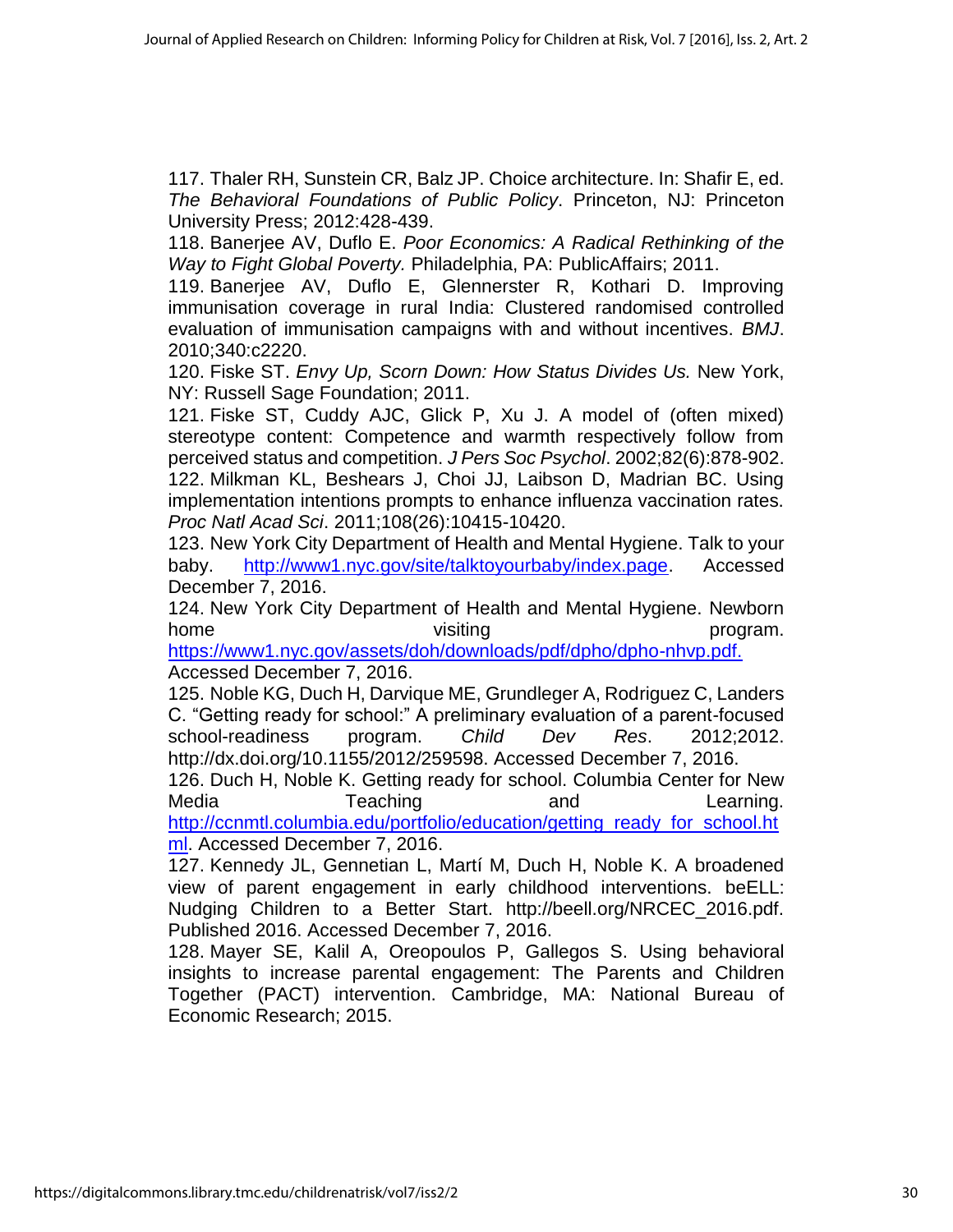129. Tversky A, Kahneman D. The framing of decisions and the psychology of choice. *Science*. 1981;211(4481):453-458.

130. Bryan G, Karlan D, Nelson S. Commitment devices. *Ann Rev Econ.* 2010;2(1):671-698.

131. Carroll GD, Choi JJ, Laibson D, Madrian BC, Metrick A. Optimal defaults and active decisions. *Q J Econ*. 2009;124(4):1639-1674.

132. Gollwitzer PM. Implementation intentions: Strong effects of simple plans. *Am Psychol*. 1999;54(7):493-503.

133. Nickerson DW, Rogers T. Do you have a voting plan? implementation intentions, voter turnout, and organic plan making. *Psychol Sci*. 2010; 21(2):194-199.

134. Turner JC, Hogg MA, Oakes PJ, Reicher SD, Wetherell MS. *Rediscovering the Social Group: A Self-categorization Theory.* New York, NY: Basil Blackwell; 1987.

135. Croizet J-C, Claire T. Extending the concept of stereotype threat to social class: The intellectual underperformance of students from low socioeconomic backgrounds. *Pers Soc Psychol Bull*. 1998;24(6):588-594.

136. Schmader T, Johns M. Converging evidence that stereotype threat reduces working memory capacity. *J Pers Soc Psychol*. 2003;85(3):440- 452.

137. Spencer SJ, Steele CM, Quinn DM. Stereotype threat and women's math performance. *J Exp Soc Psychol*. 1999;35(1):4-28.

138. Steele CM, Aronson J. Stereotype threat and the intellectual test performance of African Americans. *J Pers Soc Psychol*. 1995;69(5):797- 811.

139. Hall CC. *Decisions Under Poverty: A Behavioral Perspective on the Decision Making of the Poor* [dissertation]*.* Princeton, NJ: Princeton University; 2008.

140. Oyserman D. Identity-based motivation: Implications for actionreadiness, procedural-readiness, and consumer behavior. *J Consumer Psychol*. 2009;19(3):250-260.

141. Oyserman D, Fryberg SA, Yoder N. Identity-based motivation and health. *J Pers Soc Psychol*. 2007;93(6):1011-1027.

142. Goldstein NJ, Cialdini RB, Griskevicius V. A room with a viewpoint: Using social norms to motivate environmental conservation in hotels. *J Consumer Res*. 2008;35(3):472-482.

143. Deci EL, Ryan RM. Facilitating optimal motivation and psychological well-being across life's domains. *Can Psychol*. 2008;49(1):14-23.

144. Glennerster R, Kremer M. Small changes, big results: Behavioral economics at work in poor countries. *Boston Review*. 2011;36(2):12-17.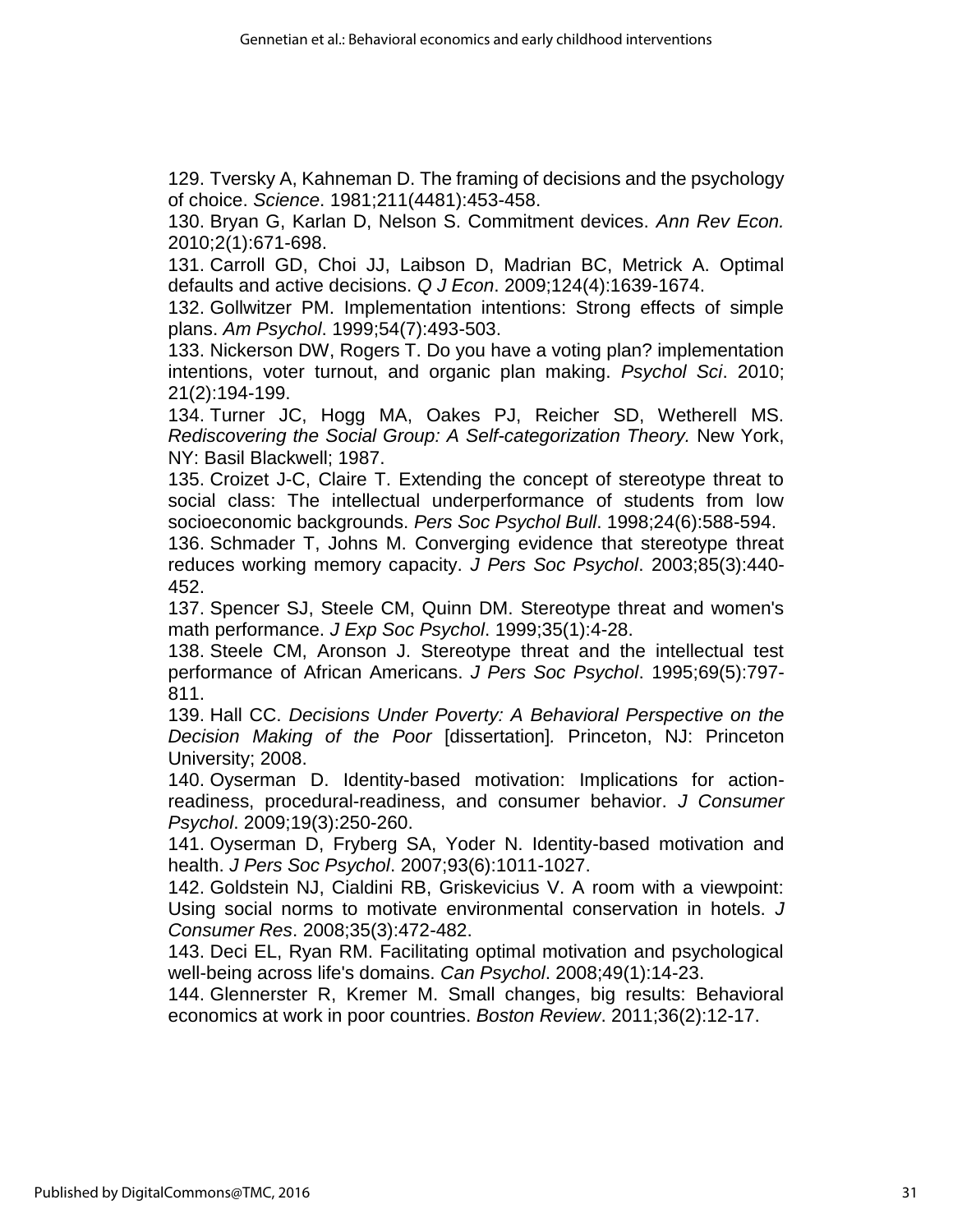145. Aber L. Experiments in 21st century antipoverty policy. *Public Policy Res*. 2009;16(1):57-63.

146. Schultz TP. School subsidies for the poor: Evaluating the Mexican Progresa poverty program. *J Dev Econ*. 2004;74(1):199-250.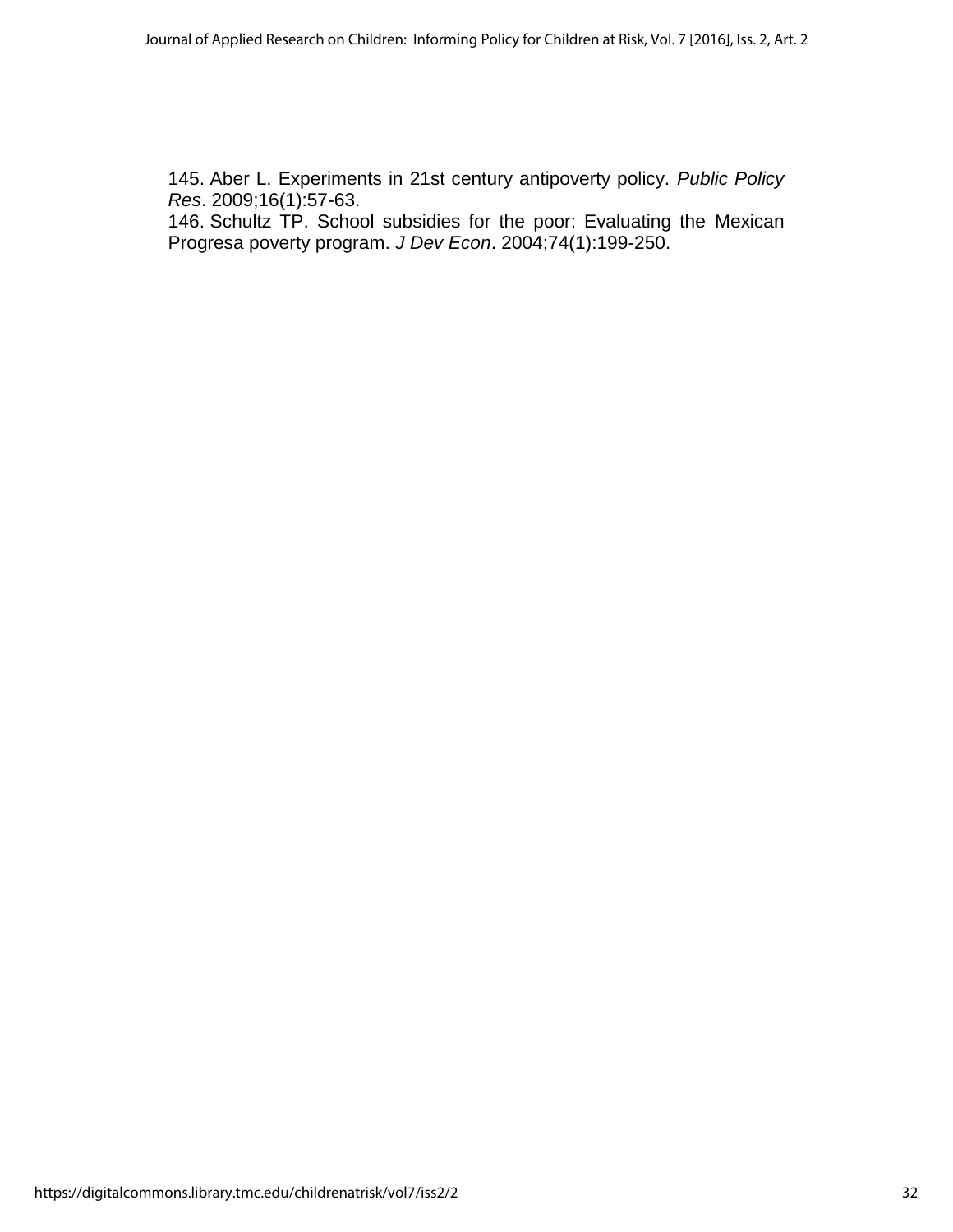#### **Appendix**

Examples of behaviorally informed design features and their applications to programs, policies, or services in other domains are described below. This is not a comprehensive list. There may be a variety of other cognitive processes and behavioral mechanisms in addition to those described below that prove valuable for analysis and application in the early childhood domain, including the use of framing<sup>129</sup> or commitment devices.<sup>130</sup>

#### **Defaults**

Defaults are the selections that are made in the absence of a choice and can counteract the influence of procrastination or choice complexity. One example of its recent effective use is in the context of 401(k) contributions that policy makers have struggled to increase. Subsidies and financial education only showed limited success. Behavioral economists had a simple insight. Most employees are given a choice to either turn in a form to enroll or to not turn in the form and not enroll, but many employees do not make an active choice not to enroll. They simply fail to turn in the form. Simply changing the default such that employees needed to turn in a form declaring their intention to not enroll increased enrollment rates by 40 percentage points.<sup>30</sup> Even a slightly different version of this intervention, where not turning in a form was simply not an option (a forced choice intervention), had similarly large effects on enrollment. 131

#### **Implementation intentions**

Implementation intentions are prompts to develop a specific "if-then" plan. Rather than holding to unstructured intentions ("I should exercise more"), implementation intentions prompt an individual to link situational cues with a response ("I will run 3 miles every Tuesday after work").<sup>132</sup> An implementation intention intervention in the voting domain had a caller ask potential voters when and where they were intending to vote. Simply asking this question increased the probability they would vote by 9.1 percentage points over voters who got the standard call.<sup>133</sup> A prompt like this could be incorporated in multiple ways in pamphlets for parents to encourage showup rates to learn or enroll in new programs, prompt them to set aside a specific time to read or play with their child, or set aside a time to meet with an interventionist at home**.** 

#### **Reminders**

Simple regular text messages have been shown to increase savings rates by 6%,<sup>25</sup> increase the probability of loan repayments by 7% to 9%,<sup>24</sup> exercise levels by 8%,<sup>26</sup> and smoking cessation rates by 15%.<sup>27</sup> Reminders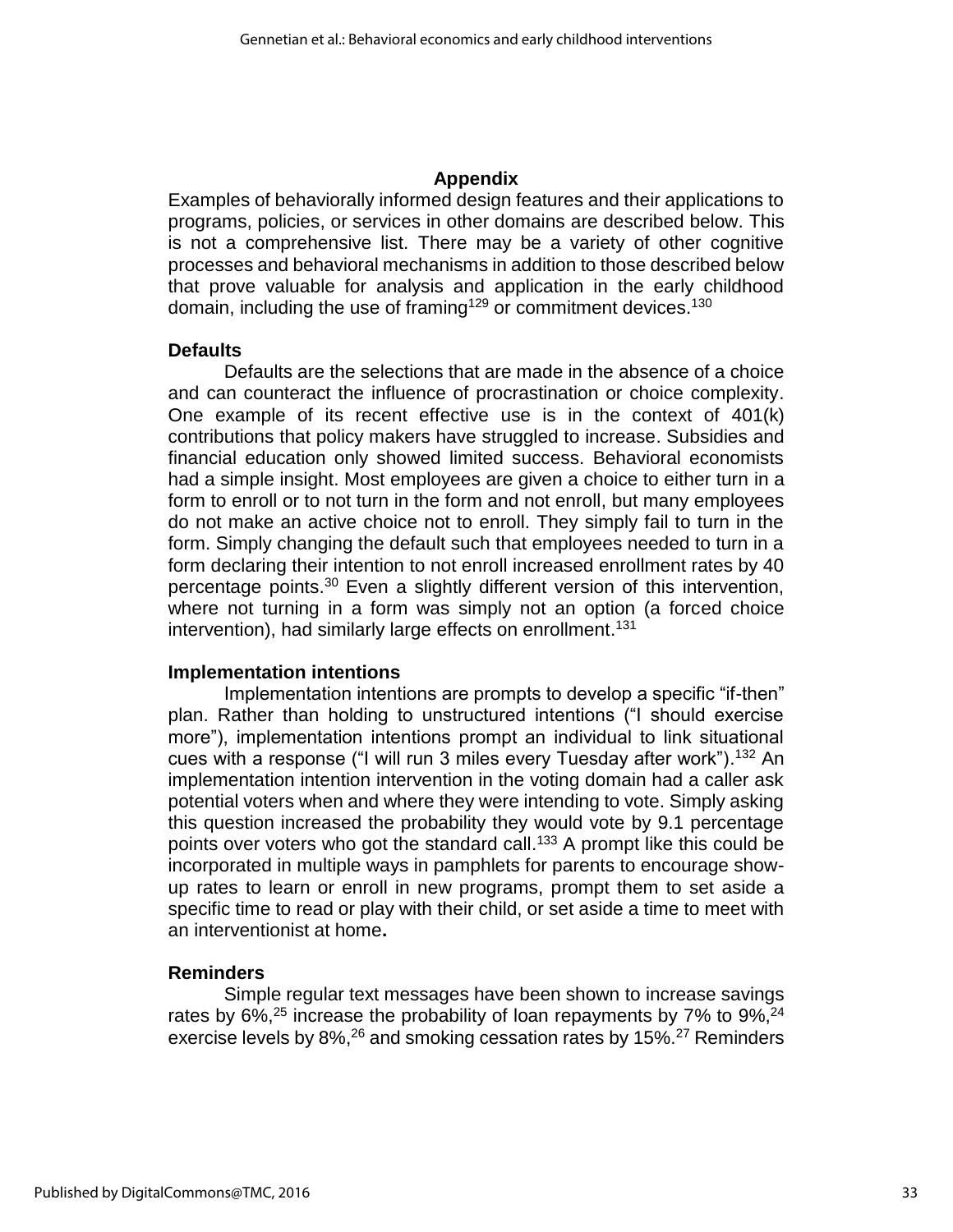are most effective when they occur in the context in which one makes decisions. A reminder to pick up the milk before coming home will not prompt action if delivered before lunch but may prompt if it is delivered at the end of the workday. Varying the medium (text messages, phone calls, individualized refrigerator magnets), frequency (daily, every other day, weekly), timing (morning, evening, every other day), and message ("When will you play with your child today?") of the reminder can have differing magnitudes of effects.

## **Positive Affirmations**

Because people derive their identity from the social groups to which they belong,<sup>134</sup> shifting the salience of these identities can affect choices.<sup>79</sup> When certain groups (e.g., race or gender groups) face a negative stereotype, making that identity salient, the action raises worries, and this depletes working memory.<sup>135-138</sup> Simple positive affirmations can be effective at reducing identity barriers linked with socioeconomic status. A very simple self-affirmation task performed at a soup kitchen—recalling a proud moment while exiting a soup kitchen and otherwise feeling poor increased receipt of literature about the Earned Income Tax Credit (a refundable credit available to workers below some earnings threshold) literature from 36% to 79%.<sup>139</sup>

Identity-based motivation (IBM) is a related though not entirely similar theory of human motivation and behavioral choice stemming from identity-congruence.<sup>140,141</sup> Prior research has used the IBM model to demonstrate that small interventions can have large effects on school effort and attainment among low-income and minority school children. Field experiments and a randomized clinical trial utilizing IBM improved academic outcomes of low-income and minority children by making school-focused identities salient and connected to other important identities and by framing experienced difficulty as meaning that the goal was important but not impossible. 140,141 IBM, like affirmation approaches, may be an active ingredient to incentivize parents, for example, by linking talking to their child or having a bedtime routine to their identity as potentially good parents.

## **Social Norms**

Other people's choices can shape our own, sometimes unconsciously. One study found that hotel guests were much more likely to reuse their towels when told that "the majority of guests reuse their towels" than when asked to reuse towels to "help protect the environment."<sup>142</sup> Researchers collaborated with a utility company to send a simple letter to households. The newly designed energy statement that showed each